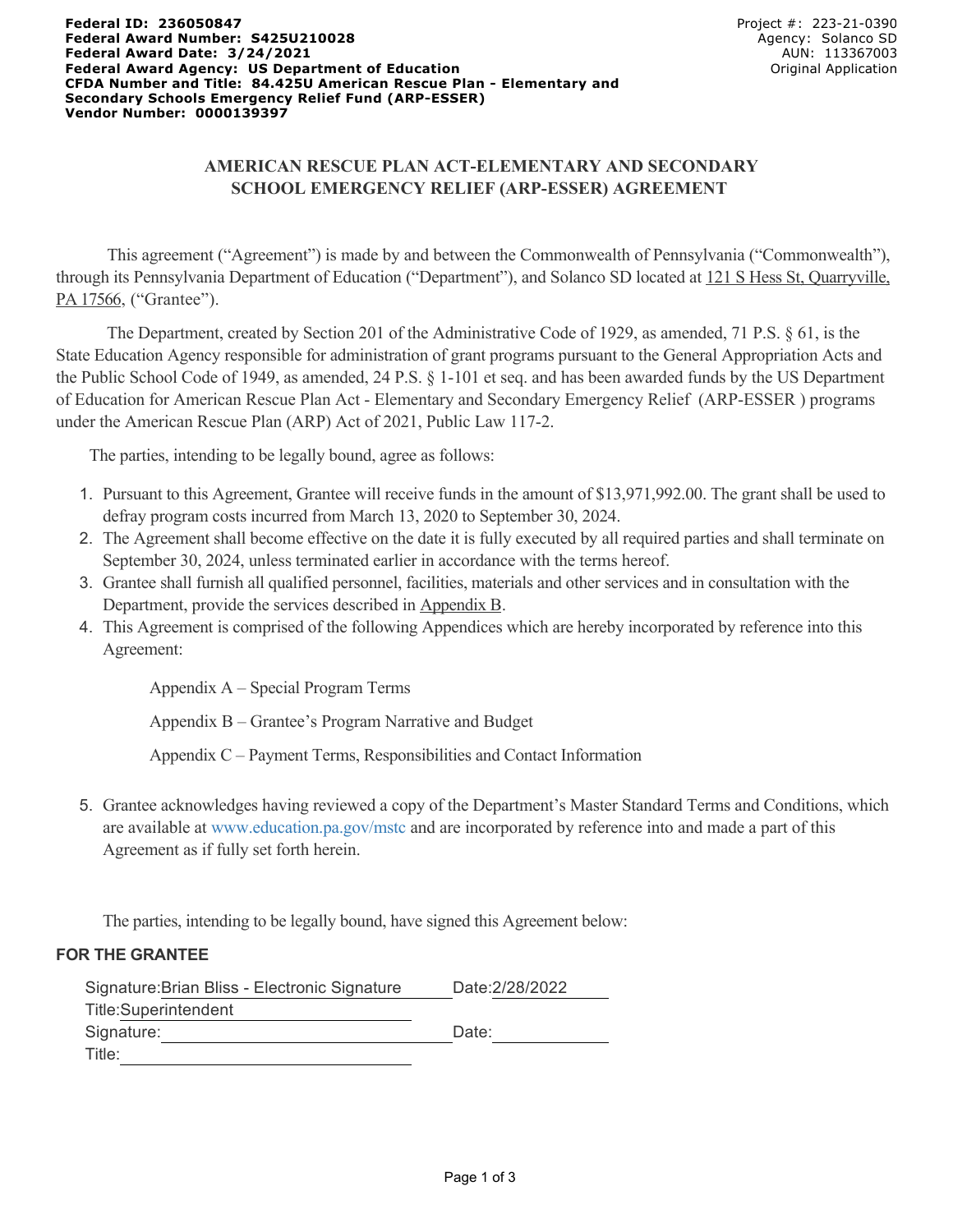#### **FOR THE COMMONWEALTH**

| For the Secretary of Education: | Date: |
|---------------------------------|-------|
| Title:                          |       |

### **APPROVED AS TO FORM AND LEGALITY**

| Office of Chief Counsel:    | Date: |
|-----------------------------|-------|
| Department of Education     |       |
| Office of General Counsel:  | Date: |
| Office of Attorney General: | Date: |

Form Approval No. 6-FA-49.0

Comptroller: Date:

**Vendor Name: Solanco SD Address: 121 S Hess St, Quarryville, PA 17566 Fed ID #: 236050847 Vendor #: 0000139397**

| <b>Grant Title</b>                                                                                               | <b>Funding</b><br><b>Source</b> | <b>Project</b><br><b>Number</b> | <b>CFDA</b><br><b>Number</b> | <b>Allocation</b><br><b>Amount</b> | <b>Award Amount</b> |
|------------------------------------------------------------------------------------------------------------------|---------------------------------|---------------------------------|------------------------------|------------------------------------|---------------------|
| American Rescue Plan -<br><b>Elementary and Secondary</b><br><b>Schools Emergency Relief Fund</b><br>(ARP-ESSER) | Federal                         | $223 - 21$<br>0390              | 84.425U                      | \$13,971,992.00                    | \$13,971,992.00     |
| ARP ESSER Prior Approval -<br>Construction                                                                       | Federal                         | $223 - 21 -$<br>0390            | 84.425U                      | \$0.00                             | \$0.00              |
| ARP ESSER Prior Approval -<br>Construction                                                                       | Federal                         | $223 - 21 -$<br>0390            | 84.425U                      | \$0.00                             | \$0.00              |
| ARP ESSER Prior Approval -<br>Construction                                                                       | Federal                         | $223 - 21 -$<br>0390            | 84.425U                      | \$0.00                             | \$0.00              |
| ARP ESSER Prior Approval -<br>Construction                                                                       | Federal                         | $223 - 21 -$<br>0390            | 84.425U                      | \$0.00                             | \$0.00              |
| ARP ESSER Prior Approval -<br>Construction                                                                       | Federal                         | $223 - 21 -$<br>0390            | 84.425U                      | \$0.00                             | \$0.00              |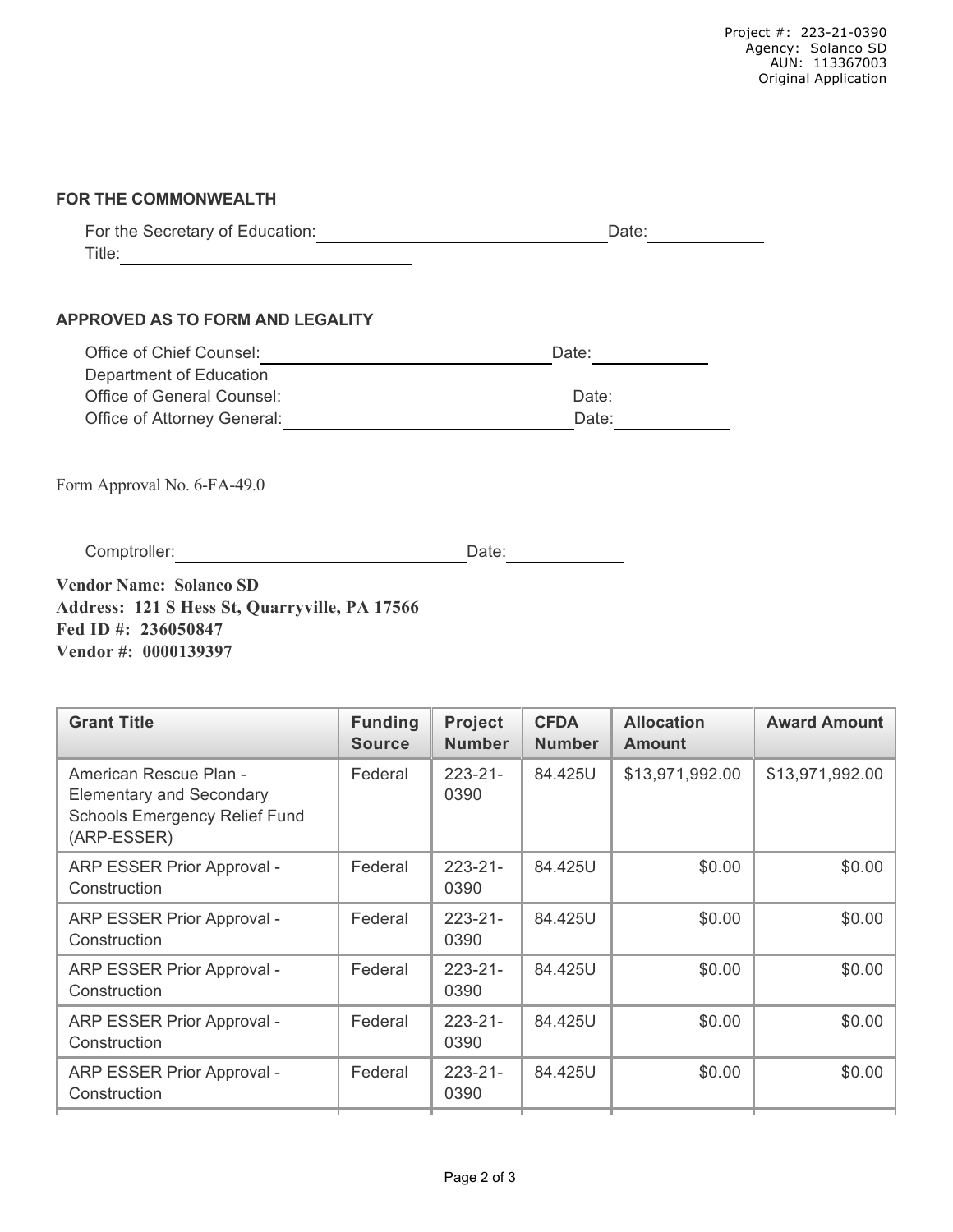|                                                                        |         |                      |         |        | Project #: 223-21-0390<br>Agency: Solanco SD<br>AUN: 113367003<br>Original Application |
|------------------------------------------------------------------------|---------|----------------------|---------|--------|----------------------------------------------------------------------------------------|
| <b>ARP ESSER Prior Approval -</b><br>Construction                      | Federal | $223 - 21 -$<br>0390 | 84.425U | \$0.00 | \$0.00                                                                                 |
| ARP ESSER Prior Approval -<br><b>Other Capital Expenditures</b>        | Federal | $223 - 21 -$<br>0390 | 84.425U | \$0.00 | \$0.00                                                                                 |
| <b>ARP ESSER Prior Approval -</b><br><b>Other Capital Expenditures</b> | Federal | $223 - 21 -$<br>0390 | 84.425U | \$0.00 | \$0.00                                                                                 |
| ARP ESSER Prior Approval -<br><b>Other Capital Expenditures</b>        | Federal | $223 - 21 -$<br>0390 | 84.425U | \$0.00 | \$0.00                                                                                 |
| <b>ARP ESSER Prior Approval -</b><br><b>Other Capital Expenditures</b> | Federal | $223 - 21 -$<br>0390 | 84.425U | \$0.00 | \$0.00                                                                                 |
| <b>ARP ESSER Prior Approval -</b><br><b>Other Capital Expenditures</b> | Federal | $223 - 21 -$<br>0390 | 84.425U | \$0.00 | \$0.00                                                                                 |
| <b>ARP ESSER Prior Approval -</b><br><b>Other Capital Expenditures</b> | Federal | $223 - 21 -$<br>0390 | 84.425U | \$0.00 | \$0.00                                                                                 |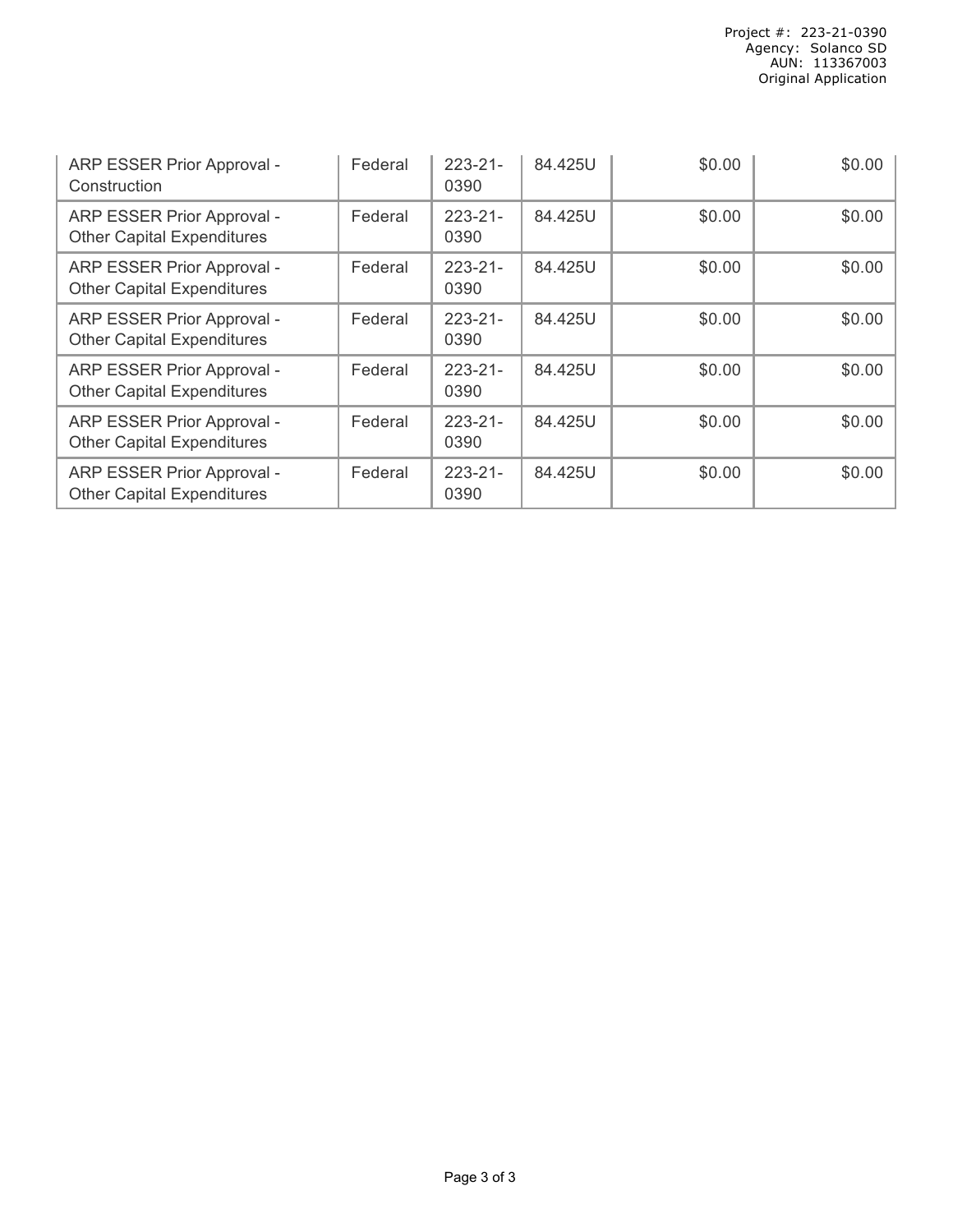### **Grantee agrees to comply with the following terms and conditions:**

- 1. The development and execution of the program outlined in this Agreement and subsequent reimbursement for such program by the Department will be in accordance with this Agreement's provisions as finally approved by the Department and shall comply with all applicable provisions of federal, state and local laws, the official regulations pertaining thereto, program guidelines and instructions issued by the Pennsylvania Department of Education.
- 2. Grantee will comply with all reporting requirements in relation to program and fiscal components of the ARP-ESSER program as defined by the Department and/or federal governing agencies.
- 3. Grantee will maintain documentation of expenditures, procurement and activities carried out through this grant for a period of the current year plus six years in accordance with Department guidelines. Grantee will provide records to Department, monitors or federal awarding agency upon request.
- 4. Grantee will comply with all reporting requirements in relation to any waiver authorized under the ARP-ESSER and applied for and approved through the grantee agency. The Department will provide reporting requirements and due dates when available from the federal awarding agency.
- 5. Payment to Grantee under this Agreement is contingent upon appropriation and availability of funds to the Commonwealth.
- 6. Grantee will reserve at least 20% for learning loss mitigation, including through:
	- Afterschool, summer schools, extended day/year programs.
	- Targeted to ESEA subgroups, students experiencing homelessness, and children and youth in foster care.

#### **General Federal Requirements:**

- 1. Grantee shall use such fiscal control and fund accounting procedures necessary to ensure the proper disbursement of, and accounting for, federal funds paid to the applicant under each such program.
- 2. Grantee shall comply with the Uniform Grant Guidance Subpart D (Post Federal Award Requirements) Standards for Financial and Programs, 2 CFR §200.300-§200.345, as applicable.
- 3. Grantee shall comply with the Uniform Grants Guidance -- Subpart D (Post Federal Award Requirements) methods of procurement to be followed, 2 CFR §200.320.
- 4. Grantee shall ensure that all written policies and procedures required by the Uniform Grants Guidance for the administration of federal grant dollars are created, approved, implemented and are available for review by monitors.
- 5. Grantee shall comply with the Uniform Grants Guidance Subpart E (Cost Principles) 2 CFR §200.400-§200.417 and 2 CFR §200.420-§200.475, as applicable.
- 6. Grantee shall comply with the Uniform Grants Guidance Subpart  $F -$  Audit Requirements, specifically sections 2 CFR §200.500-§200.512, as applicable.

#### **Other Federal Requirements:**

- 1. When issuing statements, press releases, requests for proposals, bid solicitations and other documents describing projects or programs funded in whole or in part with federal money, Grantee shall clearly state:
	- 1. the percentage of the total costs of the program or project that will be financed with federal money;
	- 2. the dollar amount of federal funds for the project or program; and
	- 3. the percentage and dollar amount of the total costs of the project or program that will be financed by nongovernmental sources.
- 2. Grantee shall ensure that its personnel, whose salaries and/or benefits are federally funded are prohibited from text messaging while driving a government owned vehicle, or while driving their own privately owned vehicle during official business, or from using government supplied electronic equipment to text message or email when driving.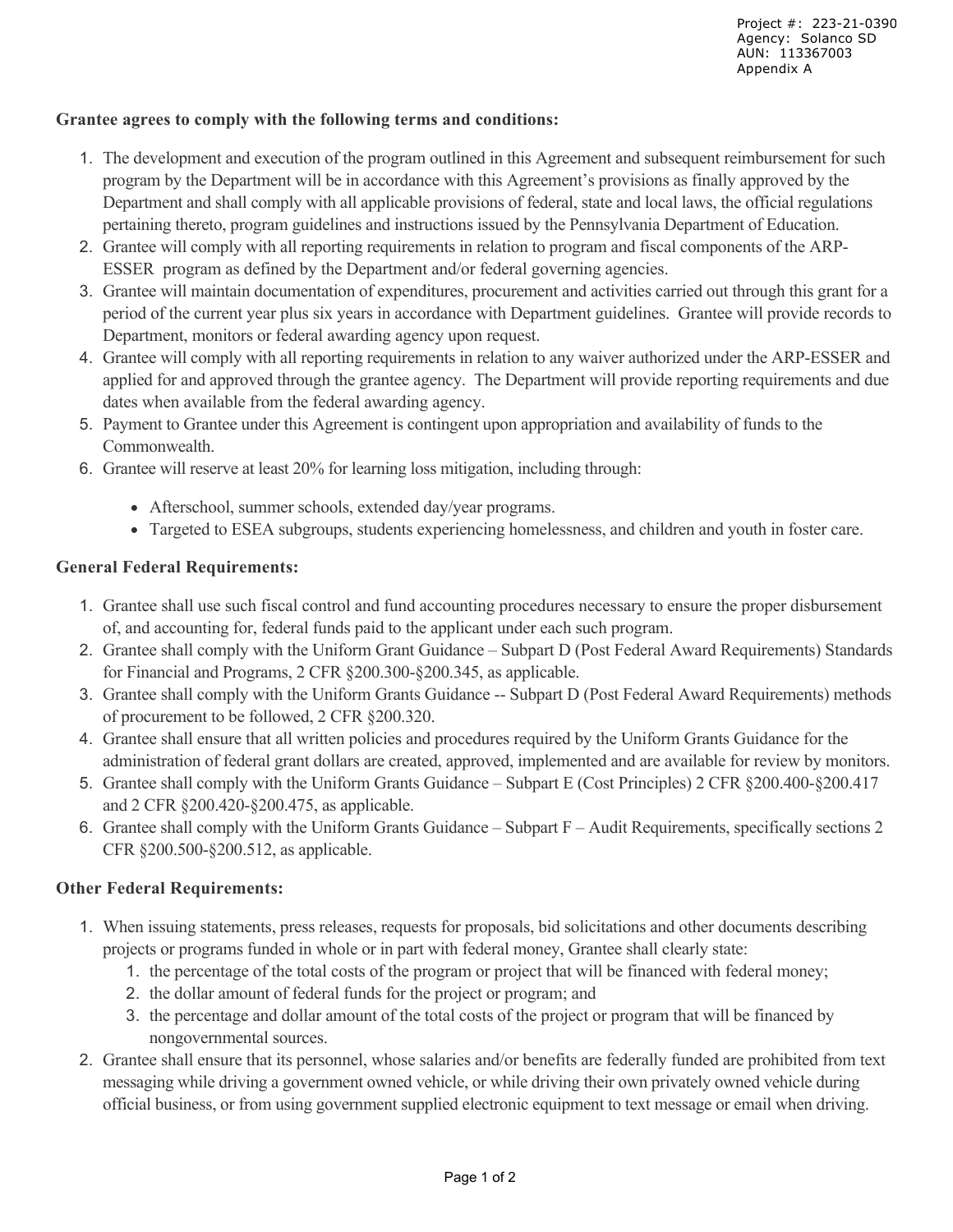- 3. Insofar as any construction projects are funded with this Agreement, Grantee shall comply with all applicable federal and state legal requirements with respect to such construction projects, including, without limitation, the preapproval requirements set forth in 2 CFR §200.439, the construction requirements set forth in 34 CFR §§ 75.600- 75.617 (such as 34 CFR 75.609 (Safety and Health standards) and 75.616 (Energy Conservation)), and the Davis-Bacon Act (40 U.S.C. 3141-3144, and 3146-3148) as supplemented by Department of Labor regulations (29 CFR Part 5, "Labor Standards Provisions Applicable to Contracts Covering Federally Financed and Assisted Construction"). The federal equal opportunity clause applicable to federally assisted construction contracts contained at 41 CFR § 60-1.4 is incorporated herein by reference.
- 4. Grantee acknowledges that this Agreement may be revised pursuant to ongoing guidance from the relevant federal or Commonwealth agency regarding requirements for the funds subject to this Agreement. Grantee agrees to abide by any such revisions upon written notification from Commonwealth of the revisions, which will automatically become a material part of this Agreement, without the necessity of either party executing any further instrument.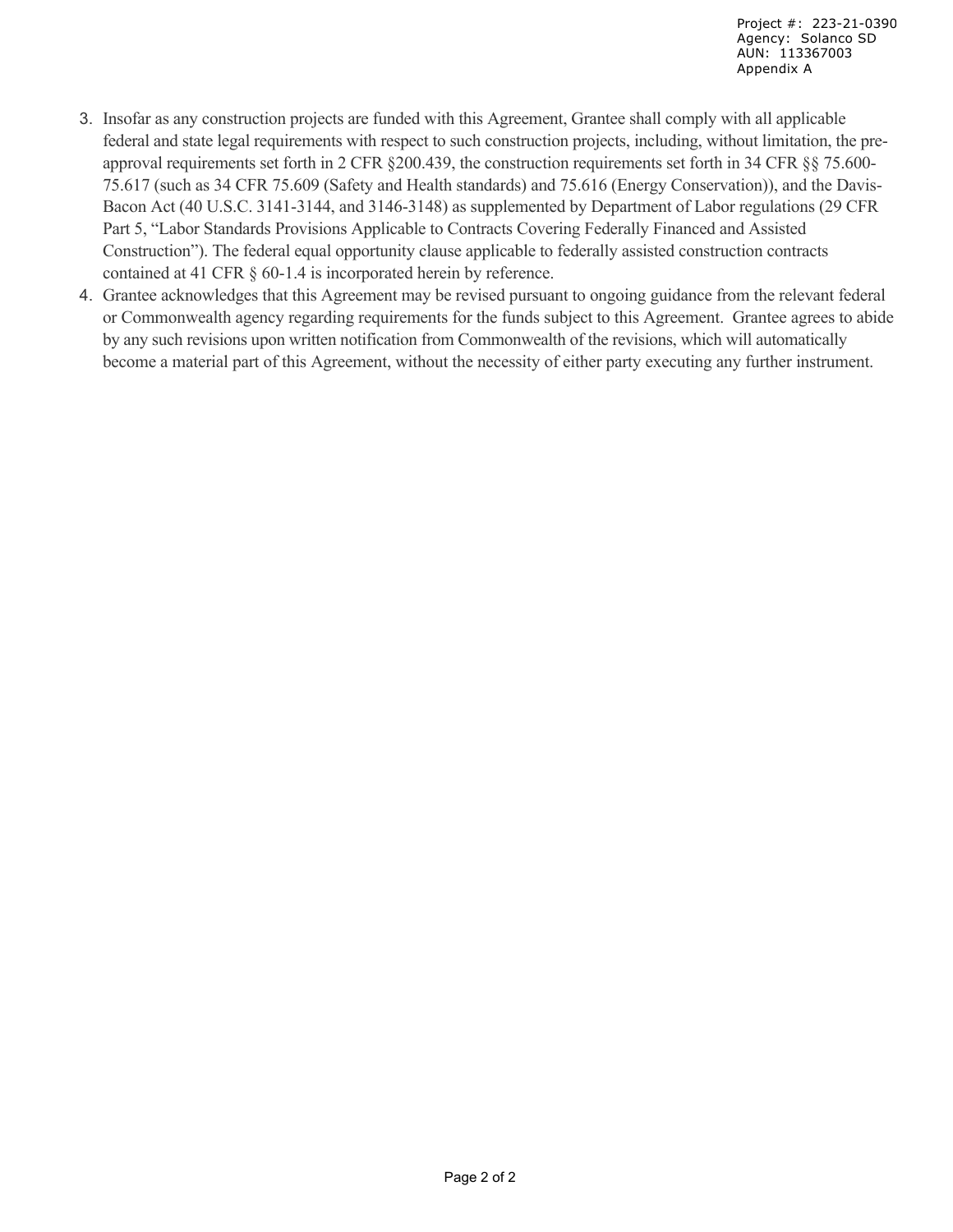## **Section: Narratives - Assessing Impacts and Needs LEA ARP ESSER APPLICATION**

The Pennsylvania Department of Education (PDE) recognizes the extraordinary efforts made by Local Education Agencies (LEAs), schools, and educators to support students during the COVID-19 pandemic. The application below requests information from LEAs about: (1) Needs and impacts resulting from the pandemic, (2) Stakeholder engagement in the development of local plans to respond to these needs and impacts, (3) Specific elements in the LEA Plan for the Use of ARP ESSER Funds; and (4) Plans for monitoring and measuring progress. As submitted and accepted by PDE in final form, this application shall become part of the Grant Agreement for ARP ESSER funds as Appendix B. As used in this application, "the LEA" refers to the Grantee defined in the Grant Agreement.

ARP ESSER includes a significant focus on vulnerable student populations. Given these requirements, as well as PDE's own equity commitments, the LEA application includes specific fields requesting information on programs to serve student groups that have experienced disproportionate impacts from the pandemic. Student groups are inclusive of the following:

- Students from low-income families;
- Students from each racial or ethnic group (e.g., identifying disparities and focusing on underserved student groups by race or ethnicity);
- Gender (e.g., identifying disparities and focusing on underserved student groups by gender);
- English learners;
- Children with disabilities (including infants, toddlers, children, and youth with disabilities eligible under the Individuals with Disabilities Education Act [IDEA]);
- Students experiencing homelessness;
- Children and youth in foster care;
- Migrant students; and
- Other groups disproportionately impacted by the pandemic that have been identified by the LEA (e.g., youth involved in the criminal justice system, students who have missed the most in-person instruction during the 2019-2020 and 2020-2021 school years, students who did not consistently participate in remote instruction when offered during school building closures, and LGBTQ+ students).

### **Section I: Assessing Impacts and Needs**

In this first section, LEAs are asked to describe the impact of the pandemic on their students, examine disproportionate impacts on specific student groups, and highlight the LEA's promising practices in supporting student needs since March 2020.

#### **Indicators of Impact**

1. Understanding the Impact of the COVID-19 Pandemic: Describe how the LEA has identified or will identify the extent of the impact of the COVID-19 pandemic on student learning and well-being. Specifically, what methods (i.e., collecting and analyzing data and information from focus groups, surveys, and local assessment results) were used or will be used to identify and measure impacts in four key areas: (1) Academic impact of lost instructional time, (2) Chronic absenteeism, (3) Student engagement, and (4) Socialemotional well-being?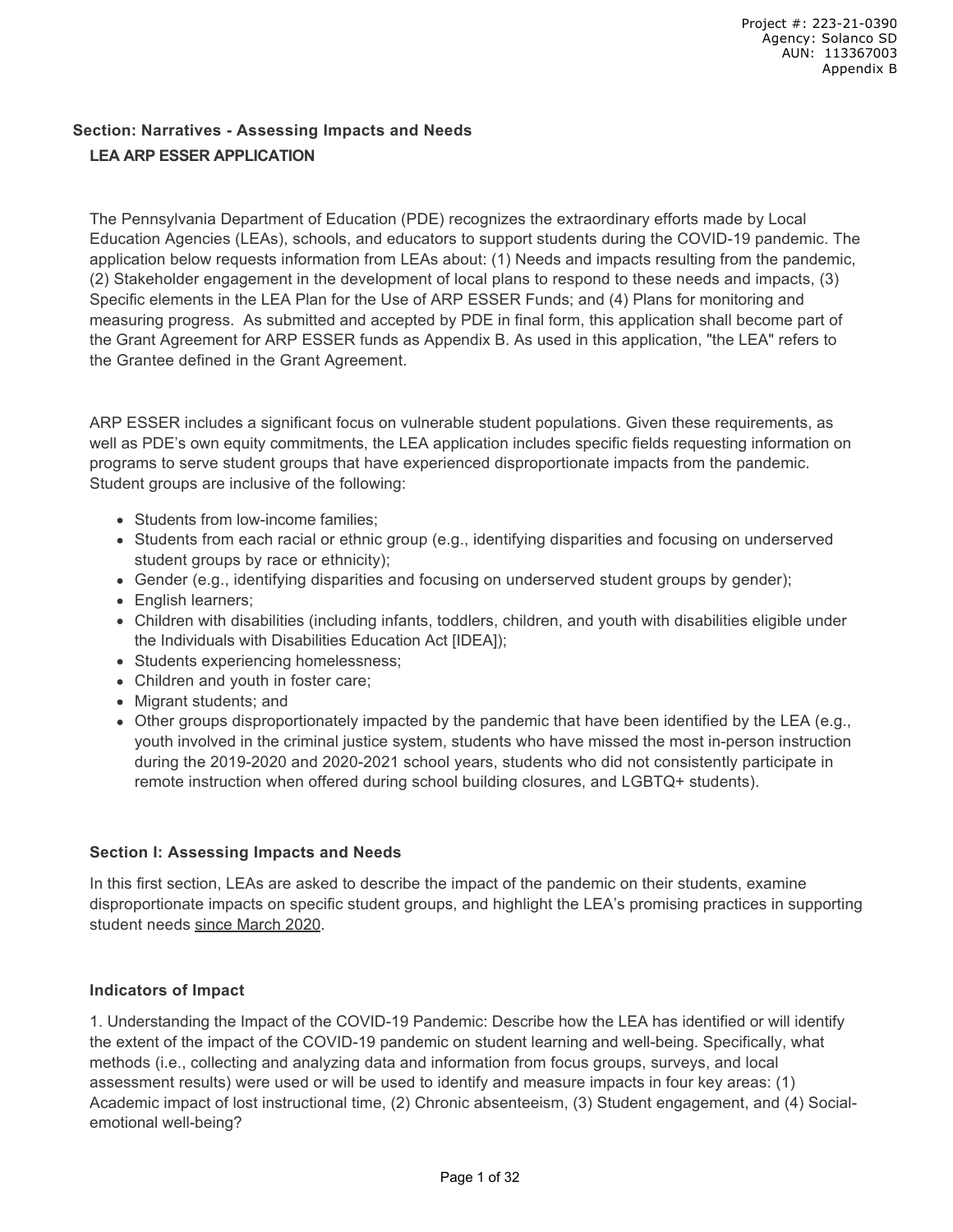|                                                             | <b>Methods Used to Understand Each Type of Impact</b>                                                                                                                                |
|-------------------------------------------------------------|--------------------------------------------------------------------------------------------------------------------------------------------------------------------------------------|
| <b>Academic Impact of Lost</b><br><b>Instructional Time</b> | Instructional loss will be measured through various means. Namely,<br>performance on local assessments, course grades, CDT's, state<br>assessments, and universal screener measures. |
| <b>Chronic Absenteeism</b>                                  | Chronic absenteeism can be measure by utilizing SIS data to look at<br>attendance through a longitudinal lens both pre and post pandemic                                             |
| <b>Student Engagement</b>                                   | Student engagement data can be collected through daily principal<br>wlakthroughs that specifically look at the level of engagement as operationally<br>defined by school district.   |
| <b>Social-emotional Well-</b><br>being                      | Social emotional well being data can be taken through several sources<br>including: PAYS data, discipline data, and SAP referral data                                                |
| <b>Other Indicators</b>                                     |                                                                                                                                                                                      |

### **Documenting Disproportionate Impacts**

2. Identify **at least three student** groups in the LEA that faced particularly significant impacts from the pandemic. For each, provide specific strategies that were used or will be used to identify and measure impacts.

| <b>Student Group</b>                                                                                                                                                           | Provide specific strategies that were used or<br>will be used to identify and measure impacts                                                                                                                                                                                                          |
|--------------------------------------------------------------------------------------------------------------------------------------------------------------------------------|--------------------------------------------------------------------------------------------------------------------------------------------------------------------------------------------------------------------------------------------------------------------------------------------------------|
| Children with disabilities (including infants,<br>toddlers, children, and youth with disabilities<br>eligible under the Individuals with Disabilities<br>Education Act [IDEA]) | Academic data including grades, universal<br>screener data, state assessments, and CDT's will<br>be utilized to identify potential academic impacts.<br>Additionally, data surrounding attendance,<br>discipline, and SAP referrals can also be utilized<br>measure more social and emotional impacts. |
| English learners                                                                                                                                                               | Academic data including grades, universal<br>screener data, state assessments, and CDT's will<br>be utilized to identify potential academic impacts.<br>Additionally, data surrounding attendance,<br>discipline, and SAP referrals can also be utilized<br>measure more social and emotional impacts. |
| Students from low-income families                                                                                                                                              | Academic data including grades, universal<br>screener data, state assessments, and CDT's will<br>be utilized to identify potential academic impacts.<br>Additionally, data surrounding attendance,<br>discipline, and SAP referrals can also be utilized<br>measure more social and emotional impacts. |

### **Reflecting on Local Strategies**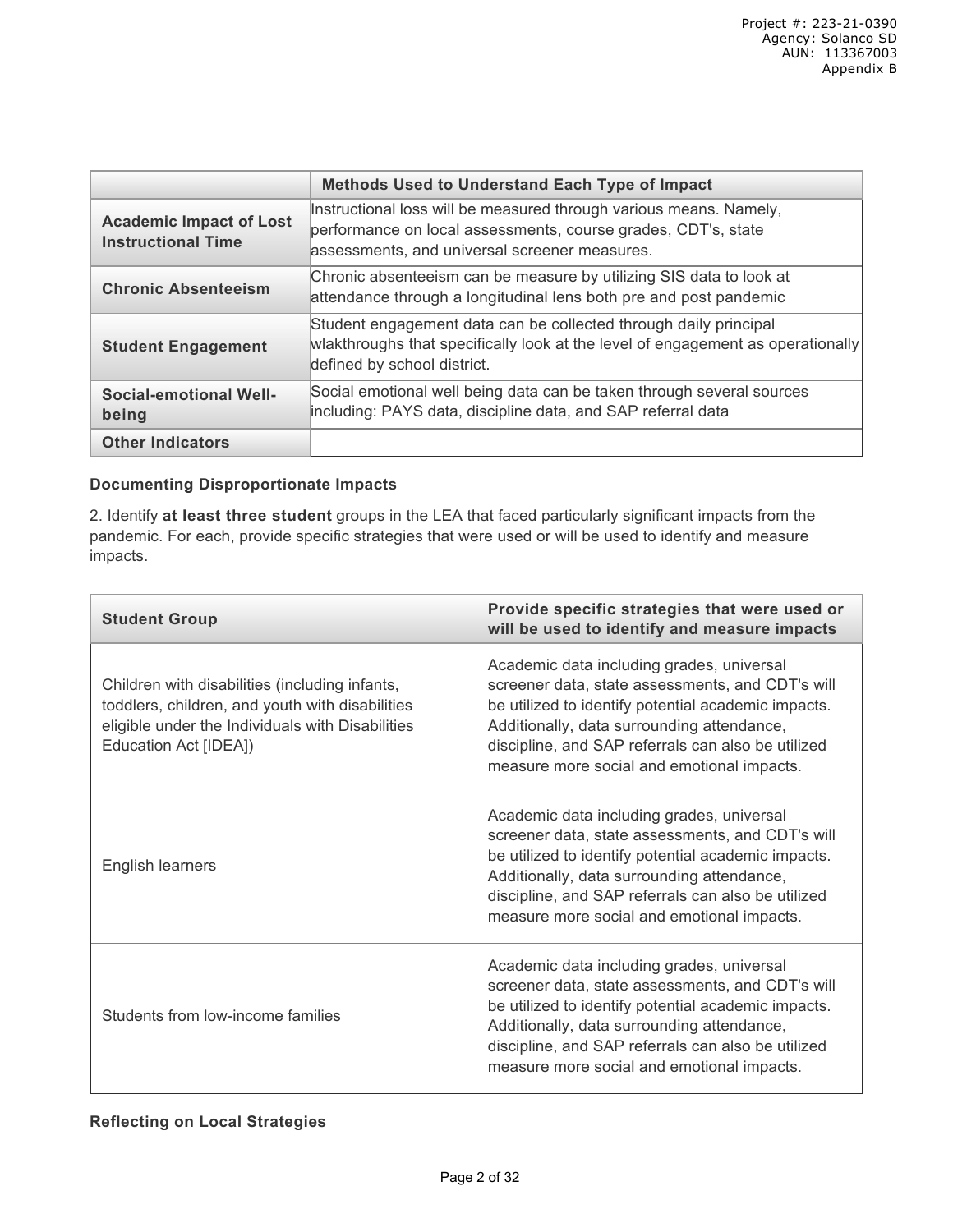3. Provide the LEA's assessment of the top two or three strategies that have been most effective in supporting the needs of students, in particular specific student groups most impacted by the COVID-19 pandemic. Include at least one strategy addressing **academic needs** and at least one strategy addressing **social-emotional needs**.

|             | <b>Strategy Description</b>                                                                                                                                                                                                                                                                    |
|-------------|------------------------------------------------------------------------------------------------------------------------------------------------------------------------------------------------------------------------------------------------------------------------------------------------|
| Strategy #1 | provisioning instruction that is specific to student need to include<br>differentiated instruction within classroom, specific and directed instruction<br>targeting areas of deficit, and leveraging technology to extend learning<br>outside of the confines of the school building/schedule. |

- i. **Impacts that Strategy #1 best addresses:** (select all that apply)
- **Academic impact of lost instructional time**
- **Chronic absenteeism**
- **Student engagement**
- **Social-emotional well-being**
- **Other impact**
	- ii. **If Other is selected above, please provide the description here:**
	- iii. **Student group(s) that Strategy #1 most effectively supports:** (select all that apply)
- **Students from low-income families**
- **Students from each racial or ethnic group (e.g., identifying disparities and focusing on underserved student groups by race or ethnicity)**
- **Gender (e.g., identifying disparities and focusing on underserved student groups by gender)**
- **English learners**
- **Children with disabilities (including infants, toddlers, children, and youth with disabilities eligible under the Individuals with Disabilities Education Act (IDEA))**
- **Students experiencing homelessness**
- **Children and youth in foster care**
- **Migrant students**
- **Other student groups: (provide description below)**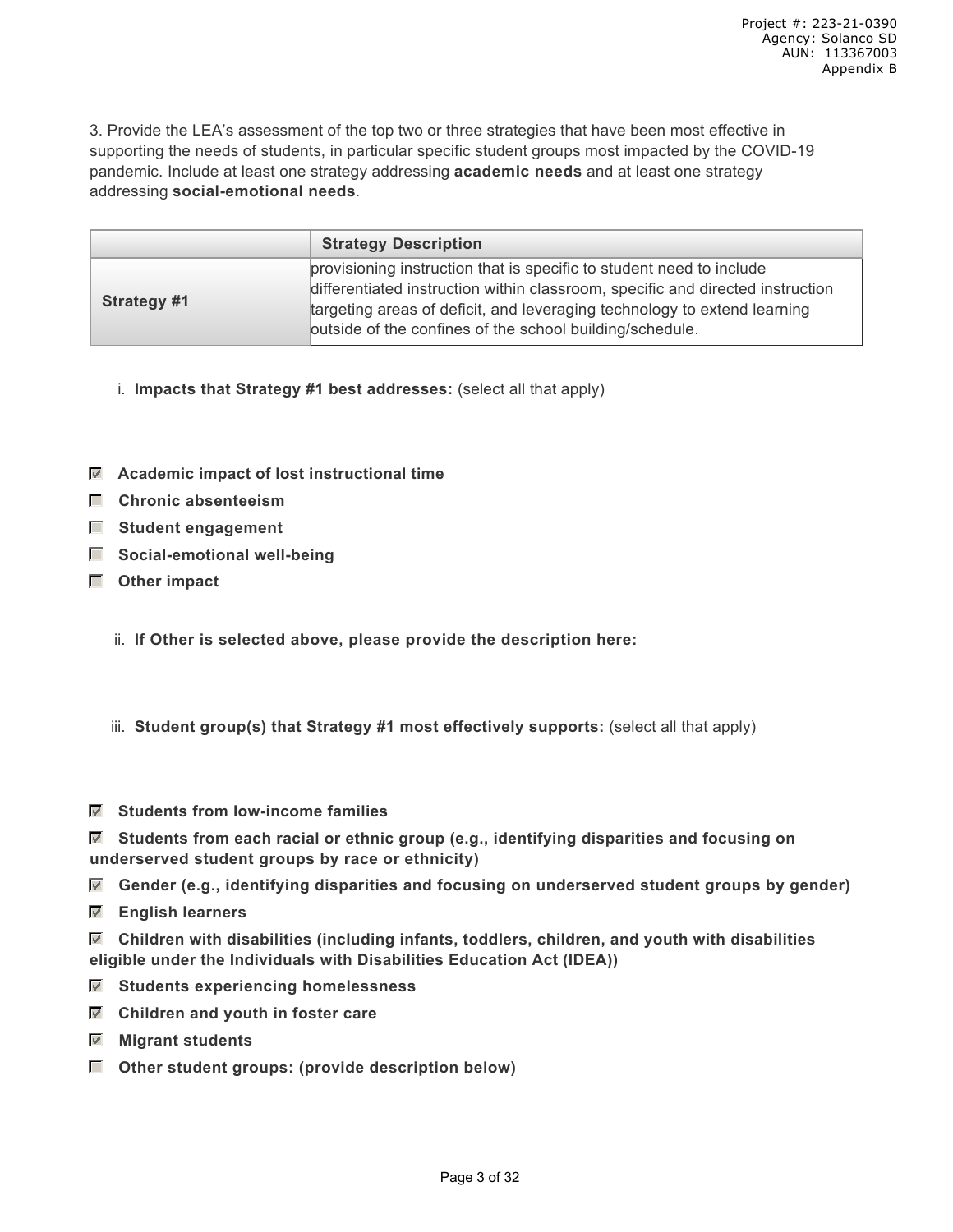#### iv. **If Other is selected above, please provide the description here.**

#### **Reflecting on Local Strategies**: **Strategy #2**

|                    | <b>Strategy Description</b>                                                                                                                                                                                                                               |
|--------------------|-----------------------------------------------------------------------------------------------------------------------------------------------------------------------------------------------------------------------------------------------------------|
| <b>Strategy #2</b> | Engaging in practices (trauma informed) and instruction that specifically<br>addresses and acknowledges the adverse impacts that the pandemic has had<br>on students and their families in order to build up resiliency and promote<br>emotional healing. |

- i. **Impacts that Strategy #2 best addresses:** (select all that apply)
- **Academic impact of lost instructional time**
- **Chronic absenteeism**
- **Student engagement**
- **Social-emotional well-being**
- **Other impact**
	- ii. **If Other is selected above, please provide the description here:**
	- iii. **Student group(s) that Strategy #2 most effectively supports:** (select all that apply)
- **Students from low-income families**

 **Students from each racial or ethnic group (e.g., identifying disparities and focusing on underserved student groups by race or ethnicity)**

- **Gender (e.g., identifying disparities and focusing on underserved student groups by gender)**
- **English learners**
- **Children with disabilities (including infants, toddlers, children, and youth with disabilities eligible under the Individuals with Disabilities Education Act (IDEA))**
- **Students experiencing homelessness**
- **Children and youth in foster care**
- **Migrant students**
- **Other student groups: (provide description below)**
	- iv. **If Other is selected above, please provide the description here.**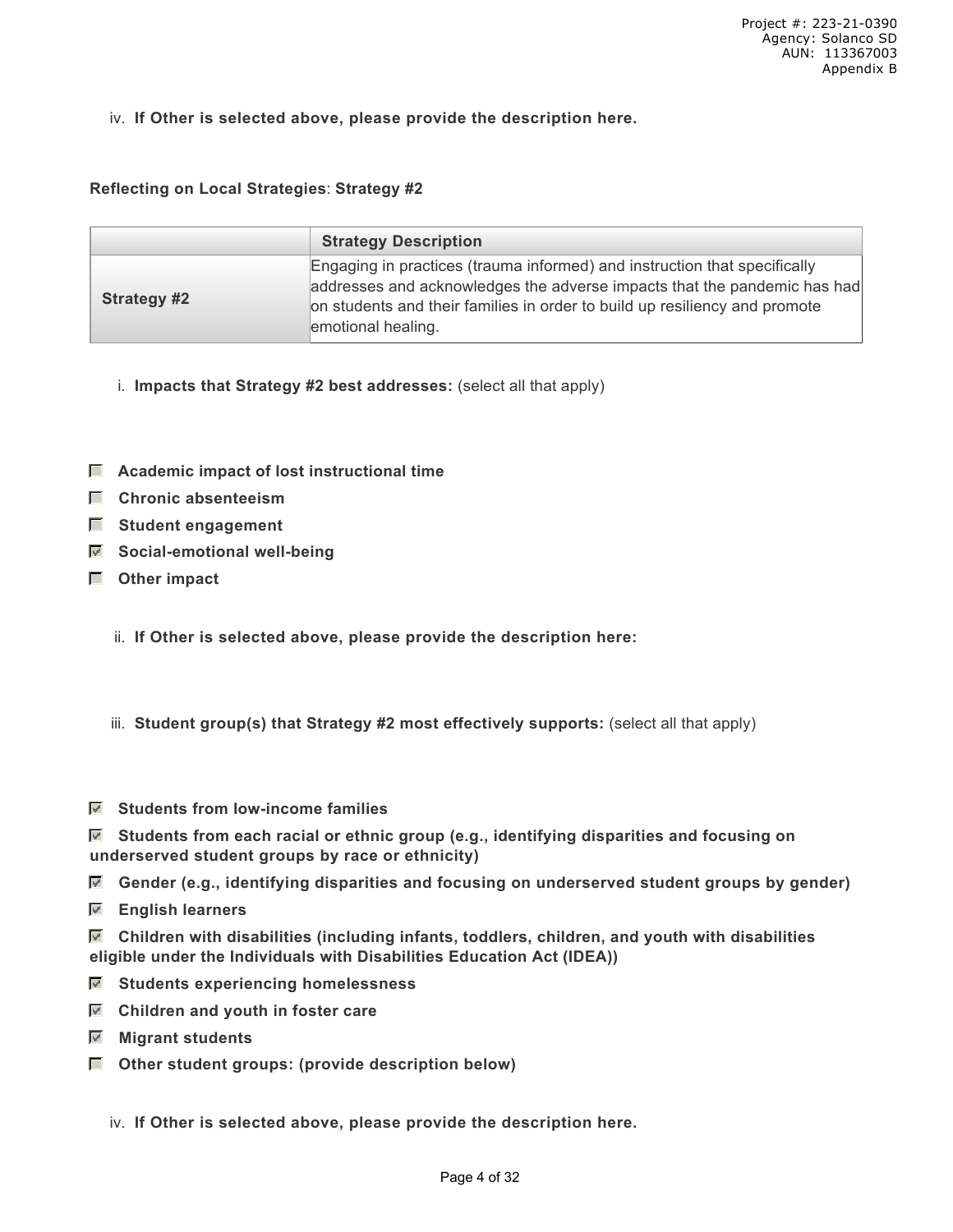#### **Reflecting on Local Strategies: Strategy #3**

|                    | <b>Strategy Description</b> |
|--------------------|-----------------------------|
| <b>Strategy #3</b> |                             |

i. **Impacts that Strategy #3 best addresses:** (select all that apply)

- **Academic Impact of Lost Instructional Time**
- **Chronic absenteeism**
- **Student engagement**
- **Social-emotional well-being**
- **Other impact**

ii. **If Other is selected above, please provide the description here:**

iii. **Student group(s) that Strategy #3 most effectively supports:** (select all that apply)

 **Students from low-income families**

 **Students from each racial or ethnic group (e.g., identifying disparities and focusing on underserved student groups by race or ethnicity)**

 **Gender (e.g., identifying disparities and focusing on underserved student groups by gender)**

 **English learners**

 **Children with disabilities (including infants, toddlers, children, and youth with disabilities eligible under the Individuals with Disabilities Education Act (IDEA))**

- **Students experiencing homelessness**
- $\Box$  Children and youth in foster care
- **Migrant students**
- $\Box$  Other student groups: (provide description below)

iv. **If Other is selected above, please provide the description here:**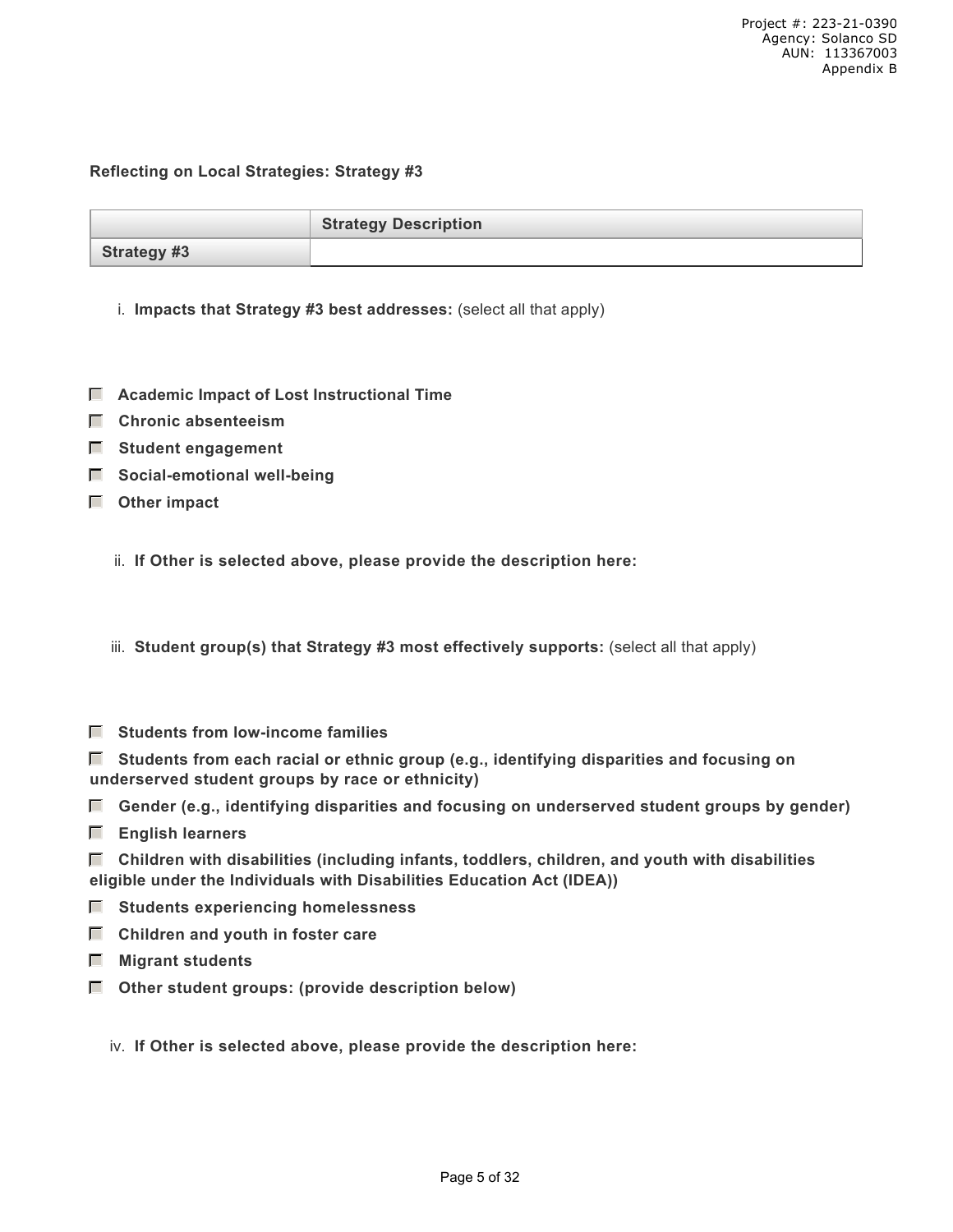# **Section: Narratives - Engaging Stakeholders in Plan Development Section II: Engaging Stakeholders in Plan Development**

In this second section, LEAs are asked to provide information on how stakeholders will be engaged in planning for the use of ARP ESSER funds, how stakeholder input will be utilized, and how the LEA will make its LEA Plan for the Use of ARP ESSER Funds transparent to the public—all critical components in developing, implementing, and adjusting plans based on the differential impacts of the COVID-19 pandemic.

### **4. Stakeholder Engagement**

Describe how the LEA, in planning for the use of ARP ESSER funds, has engaged or will engage in meaningful consultation with stakeholders. **(3,000 characters max)**

(Stakeholders include students; families; school and district administrators (including special education administrators); teachers; principals; school leaders; other educators; school staff; and unions. In addition, to the extent that the following groups are present in or served by the LEA, stakeholders also include community partners, civil rights organizations (including disability rights organizations); stakeholders representing the interests of children with disabilities, English learners, children experiencing homelessness, children and youth in foster care, migrant students, children who are incarcerated, and other underserved students; and tribes.)

An ESSER committee was created to plan and monitor the use of ESSER funds. The committee is comprised of the school district's superintendents, business managers, principals, special education director, director of behavioral support, director of buildings and grounds, teachers, social worker, paraprofessionals, fiscal aide, board directors, parents, community business owners, Title 1 program interventionist, Title 1 Coordinator, architect and engineer. Planning meetings were held on May 20, 2021; November 19, 2021 and February 18, 2022. An ESSER funding meeting was held on December 3, 2021 for school district administrators and principals to discuss plans for developing learning loss programs, identifying building needs, methods to track program progress and spending opportunities for the grant funds. The grants and their spending implications were discussed at the December 6, 2021 school district budget meeting. Plans for spending ESSER funds was discussed at the December 3, 2021 Supervisory Advisory Council (SAC) meeting with input solicited. The SAC is comprised of community business owners, parents and community members. The ESSER committee and administration will meet in the future to adjust spending plans and monitor learning loss in relation to the success of the implemented programs. Program and strategy adjustments will be implemented as necessary.

### **5. Use of Stakeholder Input**

Describe how the LEA has taken or will take stakeholder and public input into account in the development of the LEA Plan for the Use of ARP ESSER Funds. **(3,000 characters max)**

Recommendations provided by school district administrators, directors, teachers, board directors, parents and community members have been included in the ARP ESSER grant application. A mechanical, electrical and plumbing assessment, completed by a local engineer, during spring 2021, provided valuable recommendations as to facility upgrades for safer indoor environments for students and staff. Community members shared their thoughts on spending priorities to improve student learning loss. Several retired elementary teachers provided recommendations to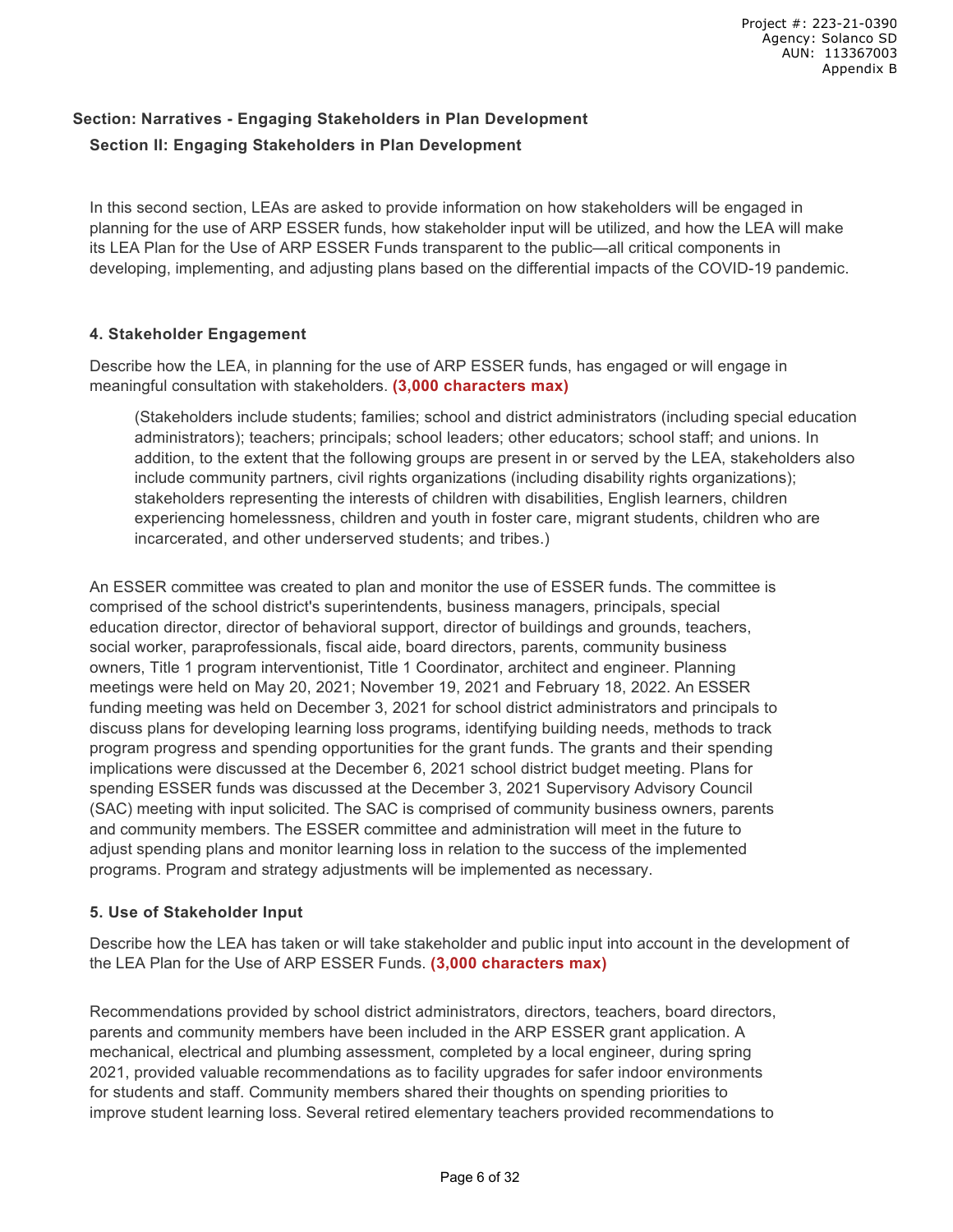address learning loss based on their teaching experiences. Additional input will be solicited by the school district during future ESSER committee meetings, SAC meetings, district administrative council meetings, building staff meetings and parent meetings/surveys to guide the success and concerns of learning loss program implementations and other ESSER spending strategies.

### **6. Public Access to LEA Plan for the Use of ARP ESSER Funds**

Describe the process for development, approval, and making public the LEA Plan for the Use of ARP ESSER Funds. The LEA Plan for the Use of ARP ESSER Funds must be made publicly available on the LEA website and submitted to PDE within 90 days of LEA receipt of ARP ESSER funding, must be written in a language that parents/caregivers can understand, and must be provided in alternate format upon request by a parent/caregiver who is an individual with a disability. **(3,000 characters max)**

ESSER funding regulations and requirements were shared with school district personnel, ESSER committee members, SAC and Administrative Council members, parents, board directors and other stakeholders at numerous meetings. ESSER information was presented to meeting attendees via PowerPoint presentations and vocal discussions with attendee feedback solicited. The PDE grant applications were posted to the school district's website for community access along with ESSER meeting PowerPoint presentations and detailed grant budgets. The school board approved/ratified the grant applications at its February 28, 2022 meeting. The school district will respond to questions and concerns regarding the usage of ESSER funds and the impact on student learning loss as requested by community members and other stakeholders as funds are spent by the school district.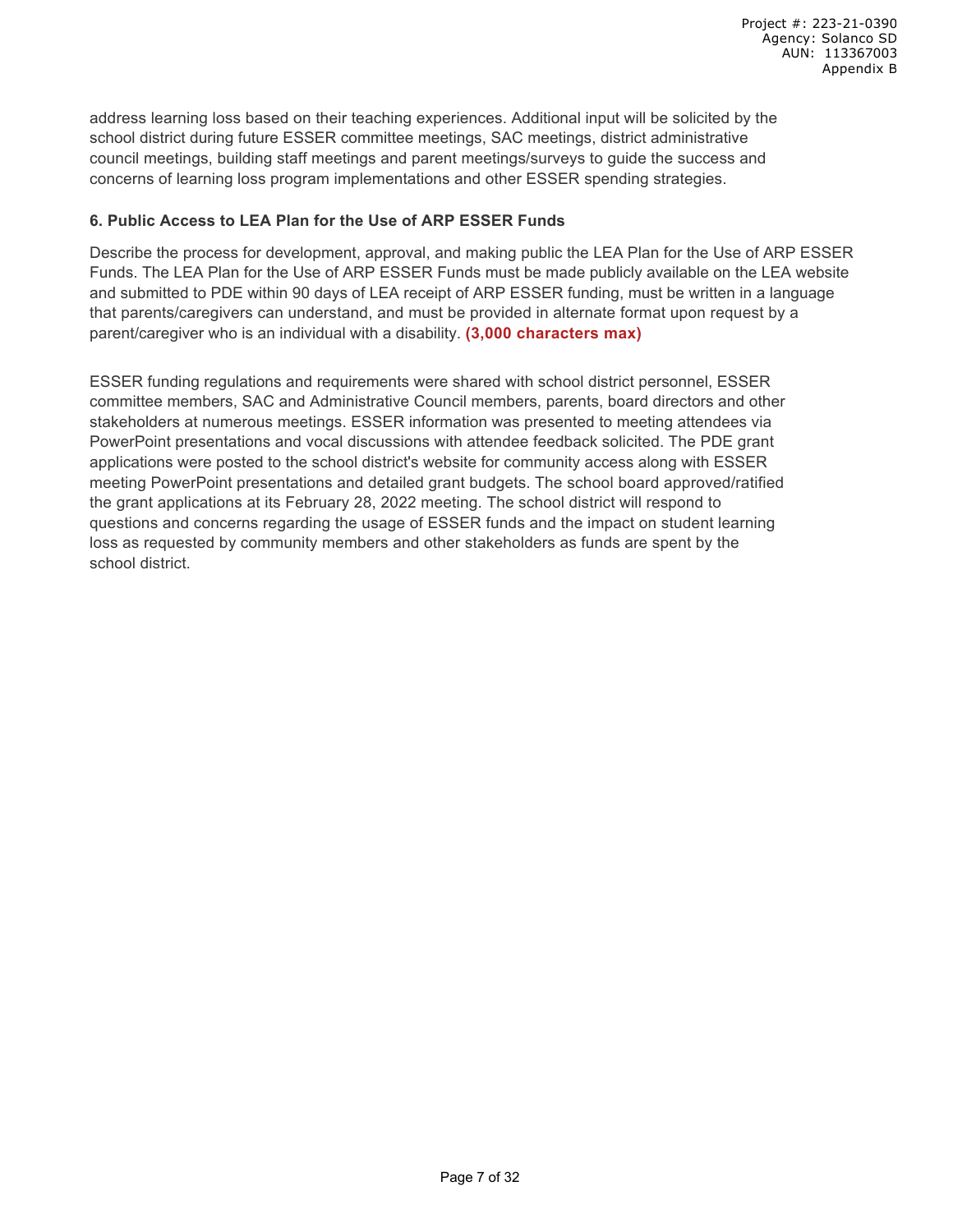### **Section: Narratives - Using ARP ESSER Funds to Plan for Safe, In-Person Instruction**

### **Section III: Using ARP ESSER Funds to Plan for Safe, In-Person Instruction**

In this third section, LEAs are asked to reflect on both the impacts and needs described in Section I and stakeholder engagement described in Section II to provide a description of the LEA plan for the use of ARP ESSER funds , beginning with the minimum 20 percent reservation, to address the impact of lost instructional time as required by section 2001(e)(1) of the ARP Act.

**Instructions:** For both (a) the 20 percent reservation to address the impact of lost instructional time and (b) remaining funds, describe the LEA's principles for emphasizing educational equity in expending ARP ESSER funds, including but not limited to:

- Responding to students' academic, social, emotional, and mental health needs, and addressing opportunity gaps that existed before—and were exacerbated by—the pandemic.
- Allocating funding to individual schools and for LEA-wide activities based on student need.
- Implementing an equitable and inclusive return to in-person instruction. An inclusive return to in-person instruction includes, but is not limited to, establishing policies and practices that avoid the over-use of exclusionary discipline measures (including in- and out-of-school suspensions) and creating a positive and supportive learning environment for all students.
- Taking steps to permit students, teachers, and other program beneficiaries to overcome barriers (including barriers based on gender, race, color, national origin, disability, and age) that impede equal access to, or participation in, the ARP ESSER-supported program, in compliance with the requirements of section 427 of GEPA (20 U.S.C. 1228a).
- Attending to sustainability of plans supported by non-recurring ARP ESSER funds beyond the ARP ESSER funding period.

### **7. Plan for 20 percent Reservation to Address the Impact of Lost Instructional Time (Learning Loss)**

How will the LEA use the funds it reserves under section 2001(e)(1) of the ARP Act to address the academic impact of lost instructional time through the implementation of evidence-based interventions, such as summer learning or summer enrichment, extended day, comprehensive afterschool programs, or extended school year programs? **(3,000 characters max)** 

The response must include:

- a. A description of the evidence-based interventions (e.g., providing intensive or high-dosage tutoring, accelerating learning) the LEA has selected, and how the LEA will evaluate the impact of those interventions on an ongoing basis to determine effectiveness.
- b. How the evidence-based interventions will specifically address the needs of student groups most disproportionately impacted.
- c. The extent to which the LEA will use funds it reserves to identify, engage, and support (1) students who have missed the most in-person instruction during the 2019-2020 and 2020-2021 school years; and (2) students who did not consistently participate in remote instruction when offered during school building closures.

These funds will be allocated to invest in high yield interventions that address specific learning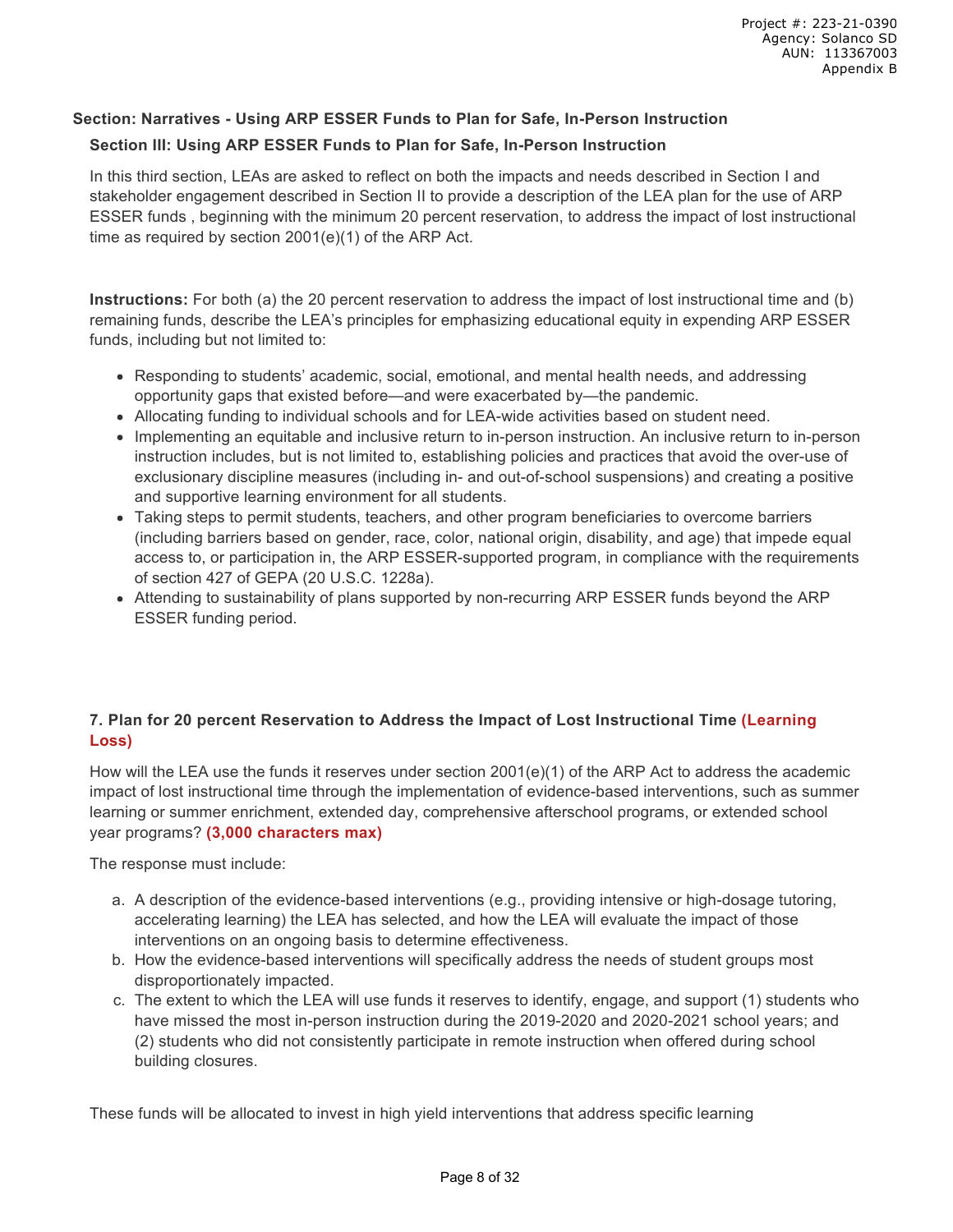loss as identified through local assessments, CDT's, universal screeners, and state assessments. Specific strategies to target learning will include intensive tutoring to be offered before and after school, investment in high engagement, high yield academic materials that target specific areas of deficit to include both electronic and print materials, and review/replacement of current curricular materials in order to ensure maximized student engagement. Specific groups targeted will include: students with disabilities, English learners, and students who are economically disadvantaged. Through the employment of these strategies it is assumed that identified areas of learning loss will close, and students attendance and behavior will improve.

### **8. Plan for Remaining Funds** *(funds not described under the question above)*

How will the LEA spend its remaining ARP ESSER funds including for each of the four fields below, as applicable? **(3,000 characters max)**

- a. Continuity of Services: How will the LEA use ARP ESSER funds to sustain services to address students' academic needs; students' and staff social, emotional, and mental health needs; and student nutrition and food services?
- b. Access to Instruction: How will the LEA use ARP ESSER funds to support the goals of increasing opportunity to learn and equity in instructional delivery? Consider regular attendance/chronic absenteeism data from the 2020-21 school year, including data disaggregated by student groups, in developing the response.
- c. Mitigation Strategies: How will the LEA use ARP ESSER funds to support prevention and mitigation policies in line with the most up-to-date guidance from the Centers for Disease Control and Prevention (CDC) for the reopening and operation of school facilities and transportation services to effectively maintain the health and safety of students, educators, and other staff? Consider the LEA's Health and Safety Plan in developing the response.
- d. Facilities Improvements: How will the LEA use ARP ESSER funds to repair and improve school facilities to reduce risk of virus transmission, address environmental health hazards, and/or improve ventilation? Consider the LEA's Health and Safety Plan in developing the response.

Continuity of Services: iPad, laptops and ancillary technology supplies will be purchased to support student learning. Contracted personnel, including a speech therapist, occupational therapist, social worker and behavioral specialists will be funded to address social, emotional, and mental health needs of students. Therapy dogs will be contracted to provide support to students with emotional and social needs. The purchase of inclusive/adaptive wheelchair swings will enable wheelchair bounds students to socialize and participate in activities along other students. Funding for increased healthcare costs due to staff mental health needs is included. Recruiting/advertising fees and staff retention incentives are included to maintain staff for operational continuity. Bottled water and food service paper supplies will be funded ensuring students are able to receive meals regardless of staff shortages as a result of the virus. Access to Instruction: iPads, laptops and ancillary technology supplies, classroom tables/chairs will be purchased to increase the opportunity for student learning and instructional equity. Homebound, homeless and students quarantined as a result of the virus will be provided with access to instruction as a result of the technology. Mitigation Strategies: Disinfectant, cleaning supplies, cleaning equipment and HVAC filters will be purchased to maintain a safe and clean environment for 'in-school' instruction. Cafeteria furniture and classroom tables and chairs will be purchased that provide social distancing and a safe learning environment for student instruction and activities. Facilities Improvements: HVAC upgrades will be completed at three school buildings to improve air quality/ventilation and drinking water safety for students and staff. Building exterior windows and doors will be replaced at two school buildings to improve air quality/ventilation and prevent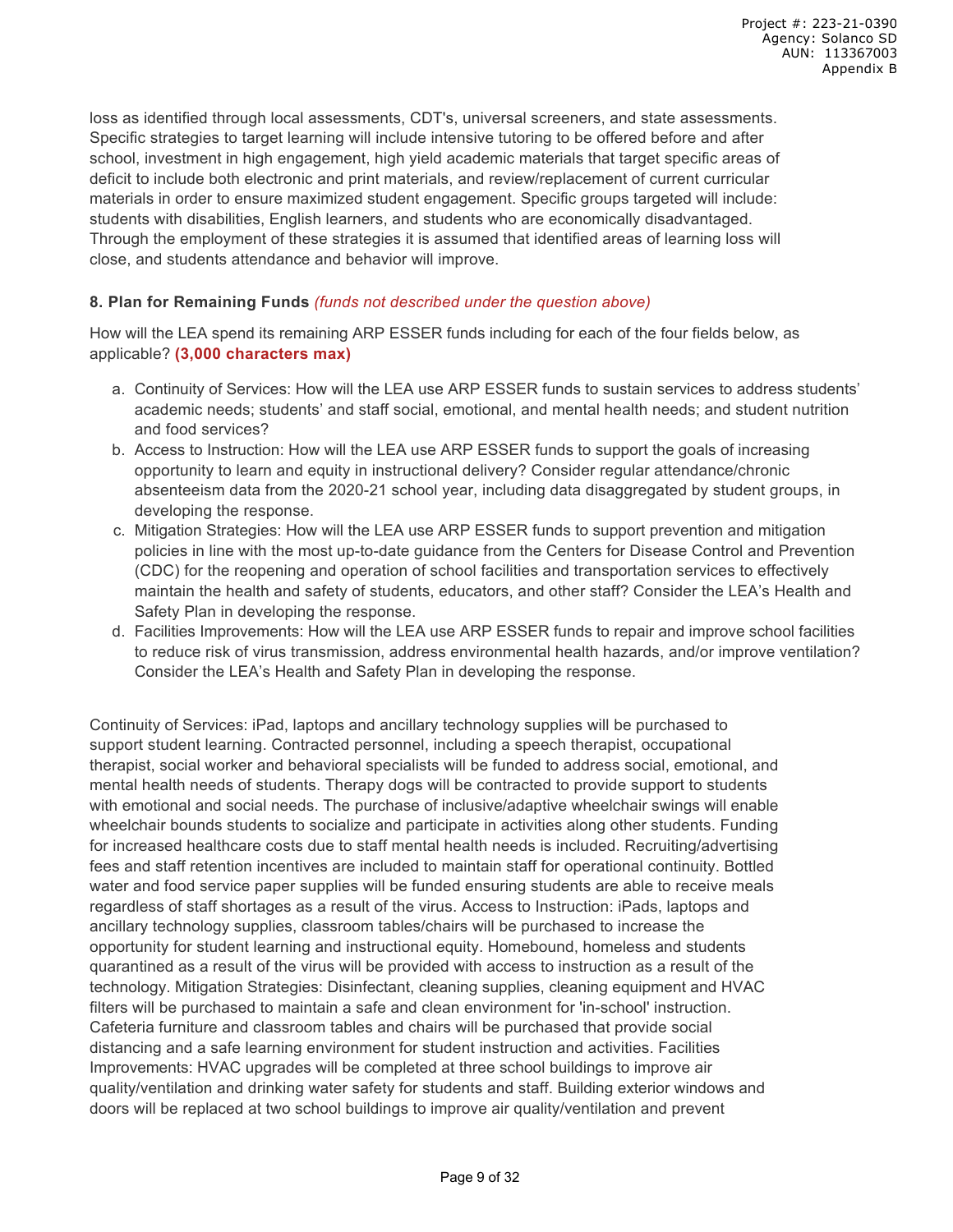environmental moisture issues.

#### **9. For LEAs with one or more Comprehensive Support and Improvement (CSI) or Additional Targeted Support and Improvement (ATSI) school only**

Please verify consultation of the [Evidence Resource Center](https://www.evidenceforpa.org/) in developing the LEA Plan for the Use of ARP ESSER Funds and provide a justification for any intervention that is not supported by tier 1, 2, 3, or 4 evidence. If the LEA does not include a school with a CSI or ATSI designation, indicate "Not Applicable." **(3,000 characters max)**

The Evidence Resource Center (ERC) was utilized in crafting the district plan in order to verify interventions. While not all interventions utilized are listed in the ERC, many of the interventions planned were. For those that were not listed in the ERC, it is believed that the local impact that these strategies will have on our unique teacher and student population will be highly beneficial, and will aid in supporting the numerous strategies that were cited.

#### **10. 20% Reservation Calculation**

Please enter your ARP ESSER total allocation amount and then click Save.

\*Please ensure that your 20% (or greater) budgeted amount for Learning Loss is itemized in your Budget.

|                                  | <b>ARP ESSER Allocation</b> | <b>Reservation</b><br>Requirement | <b>Reservation Amount</b><br>(calculated on save) |
|----------------------------------|-----------------------------|-----------------------------------|---------------------------------------------------|
| 20 Percent<br><b>Reservation</b> | 13,971,992                  | 20%                               | 2,794,398                                         |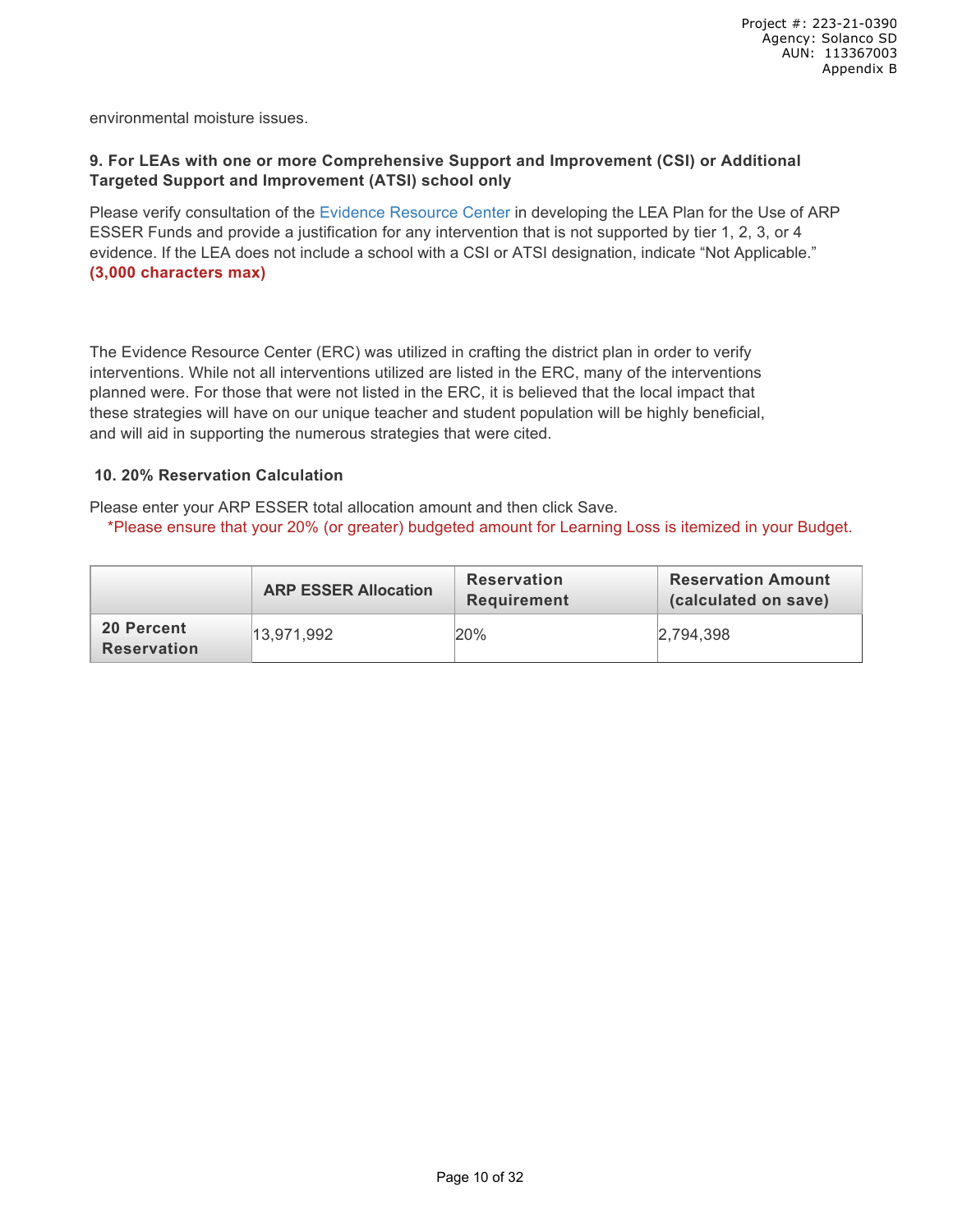### **Section: Narratives - Monitoring and Measuring Progress**

### **Section IV: Monitoring and Measuring Progress**

In this fourth section, LEAs are asked to describe efforts to build local capacity to ensure high-quality data collection and reporting to safeguard funds for their intended purposes.

### **11. Capacity for Data Collection and Reporting**

LEAs must continuously monitor progress and adjust strategies as needed. Describe the LEA's capacity and strategy to collect and analyze data (disaggregated by student group, where applicable), for each of the following measures:

|                                                                                                                           | Data Collection and Analysis Plan (including plan to disaggregate                                                                                                                                                                                                                                                                                                                                                                                                                                                                                                                                     |
|---------------------------------------------------------------------------------------------------------------------------|-------------------------------------------------------------------------------------------------------------------------------------------------------------------------------------------------------------------------------------------------------------------------------------------------------------------------------------------------------------------------------------------------------------------------------------------------------------------------------------------------------------------------------------------------------------------------------------------------------|
|                                                                                                                           | data)                                                                                                                                                                                                                                                                                                                                                                                                                                                                                                                                                                                                 |
| <b>Student learning,</b><br>including academic<br>impact of lost<br>instructional time during<br>the COVID-19 pandemic    | The district uses On Hands School, a data blender, in order to analyze data<br>by district, building, group, and individual levels. The district has procured a<br>robust and well established data praxis in order to identify students or groups<br>of students that are not progressing at the same rate as their peers. Built into<br>the system is a metric that allows teachers to identify "at risk" students due to<br>attendance, discipline, or grades. This tool will be utilized to track student<br>progress throughout the year in conjunction with MTSS and intervention<br>protocols. |
| <b>Opportunity to learn</b><br>measures (see help text)                                                                   | The school district will track the number of teachers who access provided<br>professional development on how to effectively use technology in instruction<br>via survey of faculty skills and abilities regarding technology-supported<br>instruction, and surveys of students on both engagement and access to<br>technology.                                                                                                                                                                                                                                                                        |
| Jobs created and<br>retained (by number of<br><b>FTEs and position type)</b><br>(see help text)                           | Jobs created and retailed statistics are tracked through the school district's<br>payroll system. 1 FTE - Fiscal Aide created, 1 FTE - Technology technician<br>created, 4 Technology technicians retained, 5.5 Custodians retained                                                                                                                                                                                                                                                                                                                                                                   |
| <b>Participation in</b><br>programs funded by ARP<br><b>ESSER resources (e.g.,</b><br>summer and afterschool<br>programs) | Solanco's capacity and strategies to collect and analyze data is, as follows:<br>summer/after school programs--participation data as well as exit test via<br>Google survey, College Counselor--usage statistics report generated by<br>counselor, Summer Book Fair--usage report generated for Assistant<br>Superintendent.                                                                                                                                                                                                                                                                          |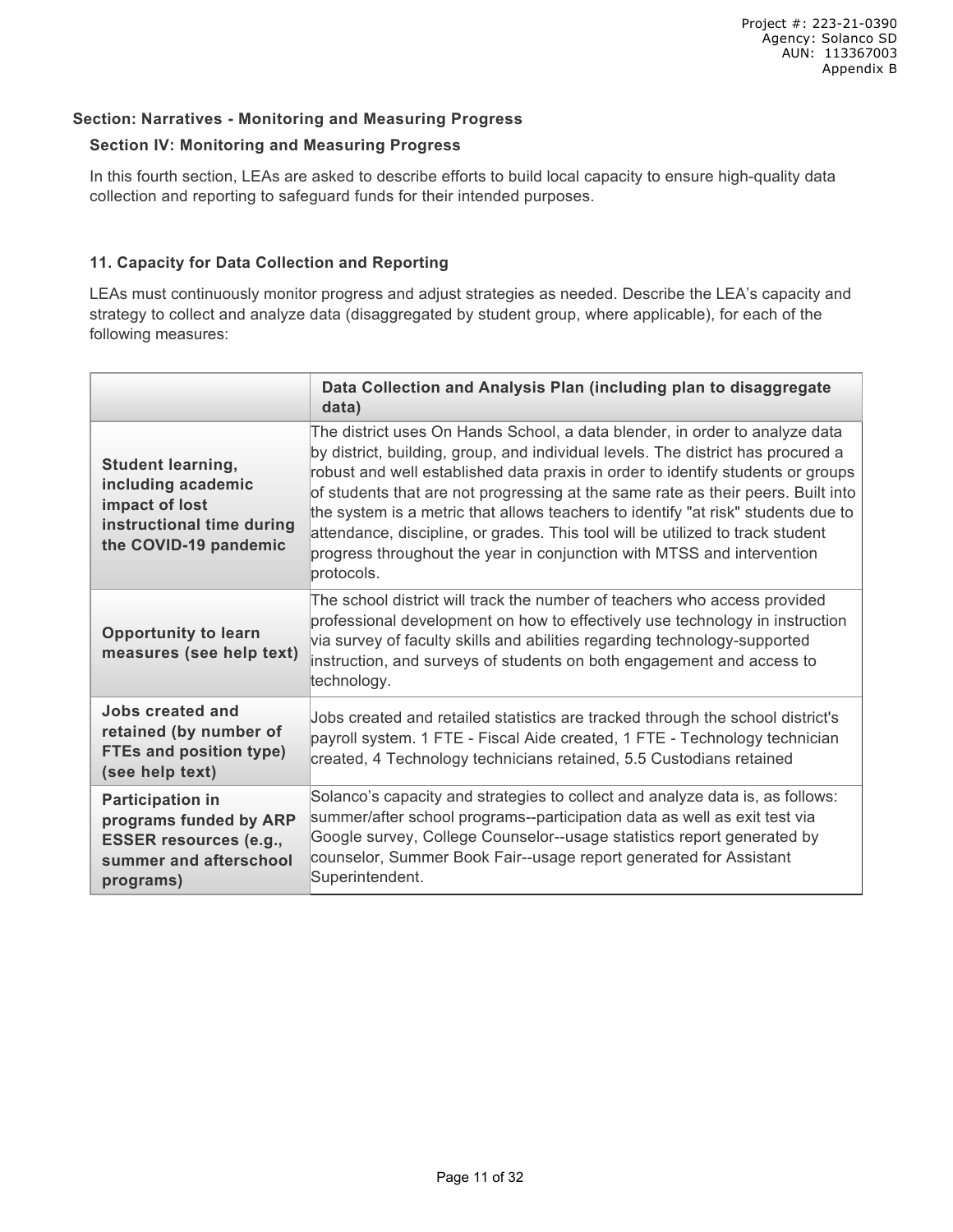#### **Section: Narratives - ARP ESSER Assurances**

#### **ARP ESSER Fund Assurances**

Please complete each of the following assurances prior to plan submission:

### $\overline{\mathbb{R}^d}$

**The LEA will implement appropriate fiscal monitoring of and internal controls for the ARP ESSER funds (e.g., by updating the LEA's plan for monitoring funds and internal controls under the CARES and CRRSA Acts; addressing potential sources of waste, fraud, and abuse; conducting random audits; or other tools).**

### $\overline{\mathscr{L}}$

**The LEA will complete quarterly Federal Financial Accountability Transparency Act (FFATA) reports and comply with all PDE reporting requirements, including on matters such as:**

- **How the LEA is developing strategies and implementing public health protocols including, to the greatest extent practicable, policies and plans in line with the CDC guidance related to mitigating COVID-19 in schools;**
- **Overall plans and policies related to LEA support for return to in-person instruction and maximizing in-person instruction time, including how funds will support a return to and maximize in-person instruction time, and advance equity and inclusivity in participation in inperson instruction;**
- **Data on each LEA's and school's mode of instruction (fully in-person, hybrid, and fully remote) and conditions;**
- **LEA uses of funds to meet students' social, emotional, and academic needs, including through summer enrichment programming and other evidence-based interventions, and how they advance equity for underserved students;**
- **LEA uses of funds to sustain and support access to LEA-supported early childhood education programs;**
- **Impacts and outcomes (disaggregated by student subgroup) through use of ARP ESSER funding (e.g., quantitative and qualitative results of ARP ESSER funding, including on personnel, student learning, and budgeting at the school and district level);**
- **Student data (disaggregated by student subgroup) related to how the COVID-19 pandemic has affected instruction and learning;**
- **Requirements under the FFATA; and**
- **Additional reporting requirements as may be necessary to ensure accountability and transparency of ARP ESSER fund use.**

#### $\omega^{\mu}$

**The LEA will cooperate with any examination of records with respect to such funds by making records available for inspection, production, and examination, and authorized individuals available for interview and examination, upon the request of: (a) the United States Department of Education and/or its Inspector General; (b) any other federal agency, commission, or department**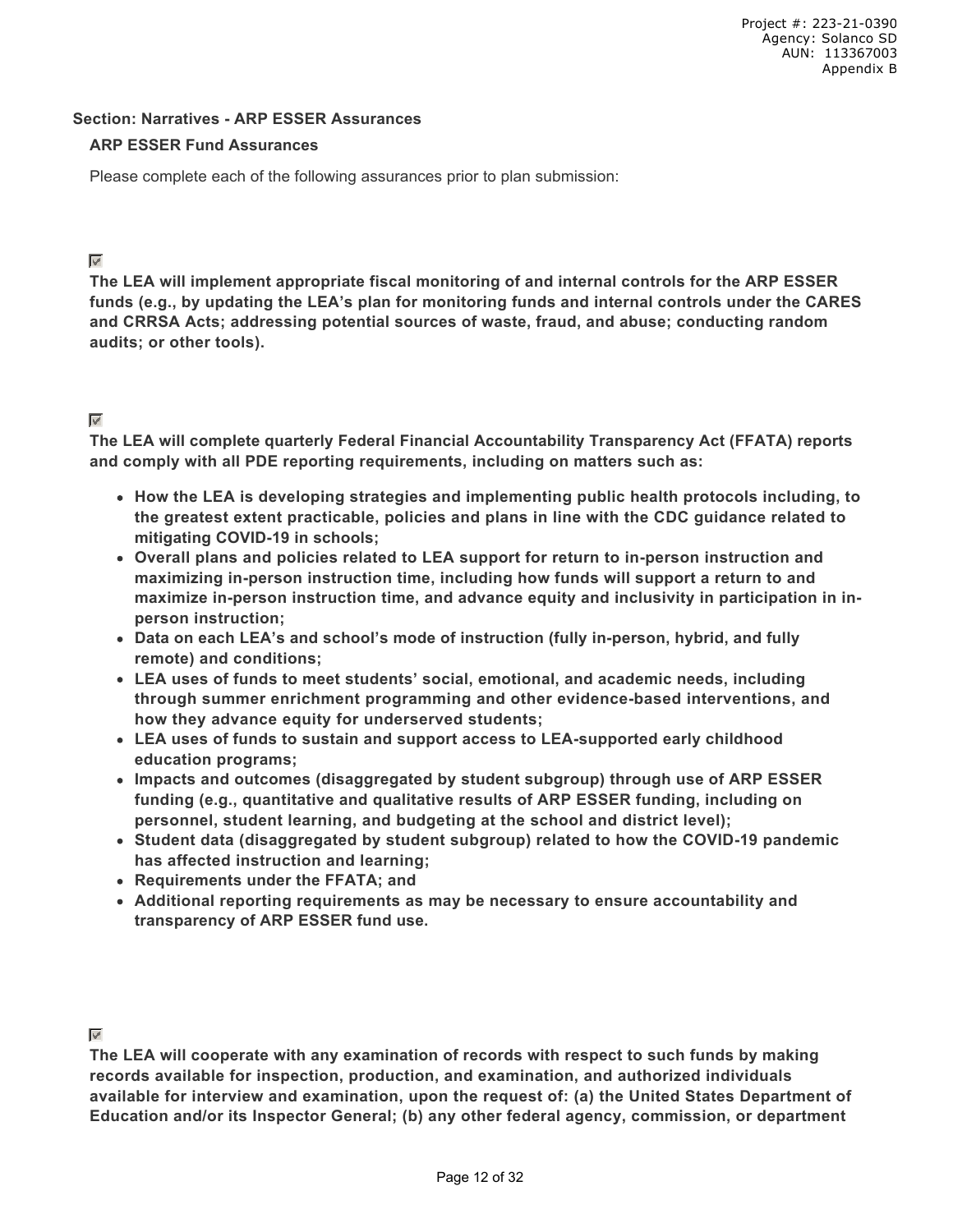**in the lawful exercise of its jurisdiction and authority; (c) the Pennsylvania Department of Education; and/or (d) the Pennsylvania Auditor General, Pennsylvania Inspector General, or any other state agency.**

#### $\overline{10^6}$

**Records pertaining to ARP ESSER Funds, including financial records related to the use of grant funds, will be tracked and retained separately from those records related to the LEA's use of other Federal funds, including ESSER I and ESSER II Funds.**

## **Ingeland**

**The LEA will maintain inventory records, purchase orders and receipts for equipment (over \$5,000) purchased, all computing devices, and special purpose equipment (\$300 - \$4,999), and will conduct a physical inventory every two years. Please note: inventory of equipment purchased with federal funds must be broken out by funding source.**

## $\mathbf{q}$

**Any LEA receiving funding under this program will have on file with the SEA a set of assurances that meets the requirements of section 442 of the General Education Provisions Act (GEPA) (20 U.S.C. 1232e).**

## **W**

**The LEA will conduct its operations so that no person shall be excluded from participation in, be denied the benefits of, or be subject to discrimination under the ARP ESSER program or activity based on race; color; national origin, which includes a person's limited English proficiency or English learner status and a person's actual or perceived shared ancestry or ethnic characteristics; sex; age; or disability. These non-discrimination obligations arise under Federal civil rights laws, including but not limited to Title VI of the Civil Rights Act of 1964, Title IX of the Education Amendments Act of 1972, section 504 of the Rehabilitation Act of 1973, and the Age Discrimination Act of 1975. In addition, the LEA must comply with all regulations, guidelines, and standards issued by the United States Department of Education under any of these statutes.**

### $\varphi^i$

**The LEA will comply with all ARP Act and other ARP ESSER requirements, including but not limited to complying with the maintenance of equity provisions in section 2004(c) of the ARP Act. Under Maintenance of Equity, per-pupil funding from state and local sources and staffing levels for** *high poverty schools* **may not be decreased by an amount that exceeds LEA-wide reductions in per-pupil** funding and staffing levels for *all schools* served by the LEA<sup>1</sup>. High poverty schools are the 25 **percent of schools serving the highest percent of economically disadvantaged students in the LEA as measured by information LEAs submitted in PIMS that includes individual student data and identifying if the student meets economically disadvantaged criteria. This data is used to calculate school poverty percentages . Note: An LEA is exempt from the Maintenance of Equity requirement**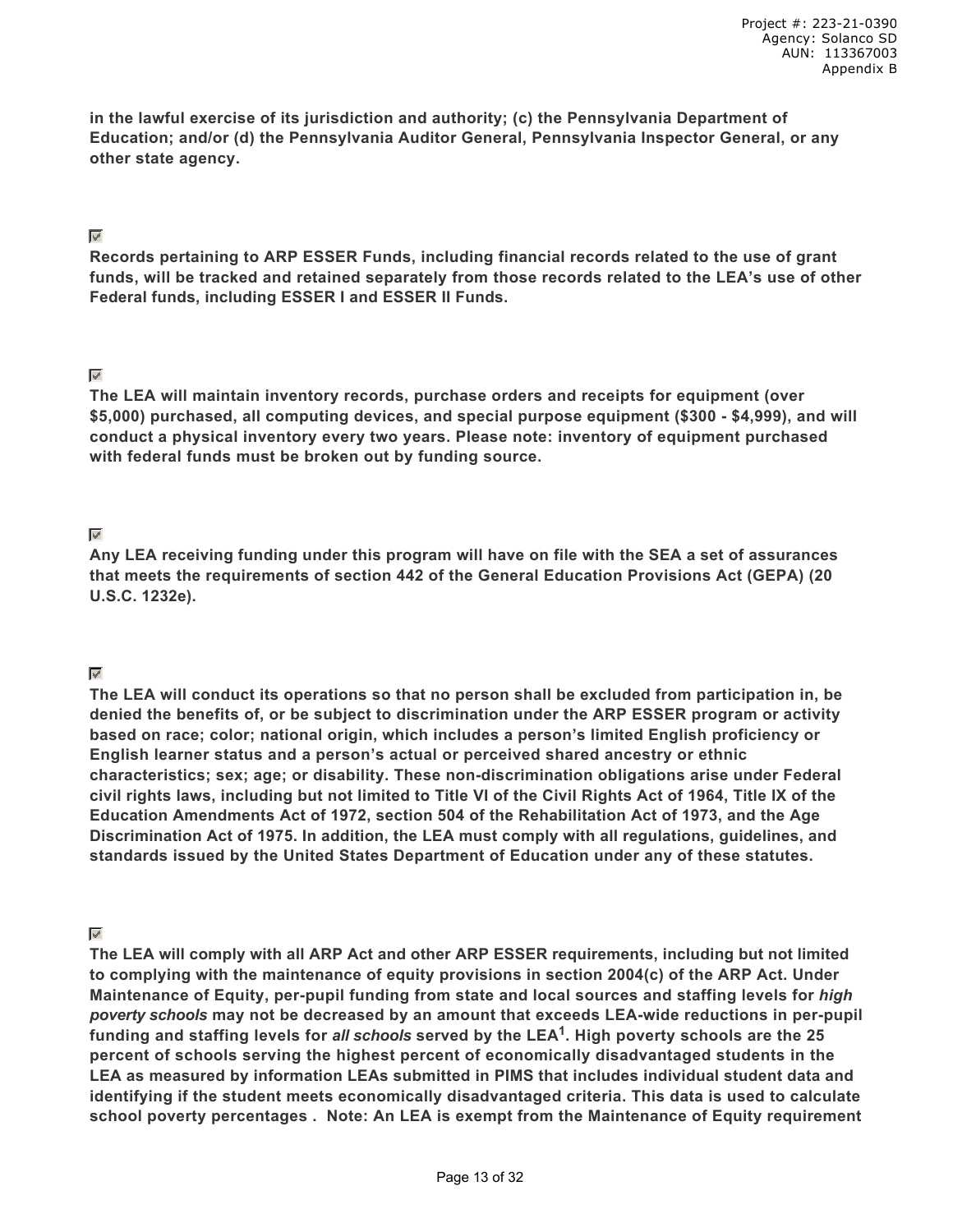**if the LEA has a total enrollment of fewer than 1,000 students, operates a single school, serves all students in each grade span in a single school, or demonstrates an exceptional or uncontrollable circumstance, as determined by the United States Secretary of Education.**

<sup>1</sup>Calculations for Maintenance of Equity: Per Pupil Funding from combined State and local funding **= Total LEA funding from combined State and local funding for all schools served by the LEA in the given fiscal year, divided by the number of children enrolled in all schools served by the LEA in the given fiscal year. Full time equivalent staff = Total full-time equivalent staff in all schools served by the LEA in the given fiscal year, divided by the number of children enrolled in all schools served by the LEA in the given fiscal year. These calculations should be completed for all schools in the LEA as well as for high poverty schools in the LEA for FY 2021-22 and 2022-23. Reductions must not be greater for high poverty schools than for all schools in the LEA.**

#### $\eta_{\rm eff}$

**The LEA will implement evidence-based interventions, as required by section 2001(e)(1) of the ARP Act.**

### $\epsilon_{\rm eff}$

**The LEA will address the disproportionate impact of the COVID-19 pandemic on underserved students (i.e., students from low-income families, students from underserved racial or ethnic groups and gender groups, English learners, children with disabilities, students experiencing homelessness, children and youth in foster care, migrant students, and other groups disproportionately impacted by the pandemic that have been identified by the LEA) as required by section 2001(e)(1) of the ARP Act.**

### $\eta_{\rm eff}$

**The LEA will develop and make publicly available a Plan for the Safe Return to In-Person Instruction and Continuity of Services, hereinafter referred to as the LEA Health and Safety Plan, that complies with section 2001(i) of the ARP Act. The plan will be submitted to PDE, in a manner and form determined by PDE, no later than July 30, 2021.** 

### **Ingel**

**The LEA's Health and Safety Plan will include (1) how the LEA will, to the greatest extent practicable, support prevention and mitigation policies in line with the most up-to-date guidance from the CDC for the reopening and operation of school facilities to effectively maintain the health and safety of students, educators, and other staff; (2) how the LEA will ensure continuity of services, including but not limited to services to address the students' academic needs, and students' and staff members' social, emotional, mental health, and other needs, which may include student health and food services; (3) how the LEA will maintain the health and safety of students, educators, and other staff and the extent to which it has adopted policies, and a description of any such policy on each of the following safety recommendations established by**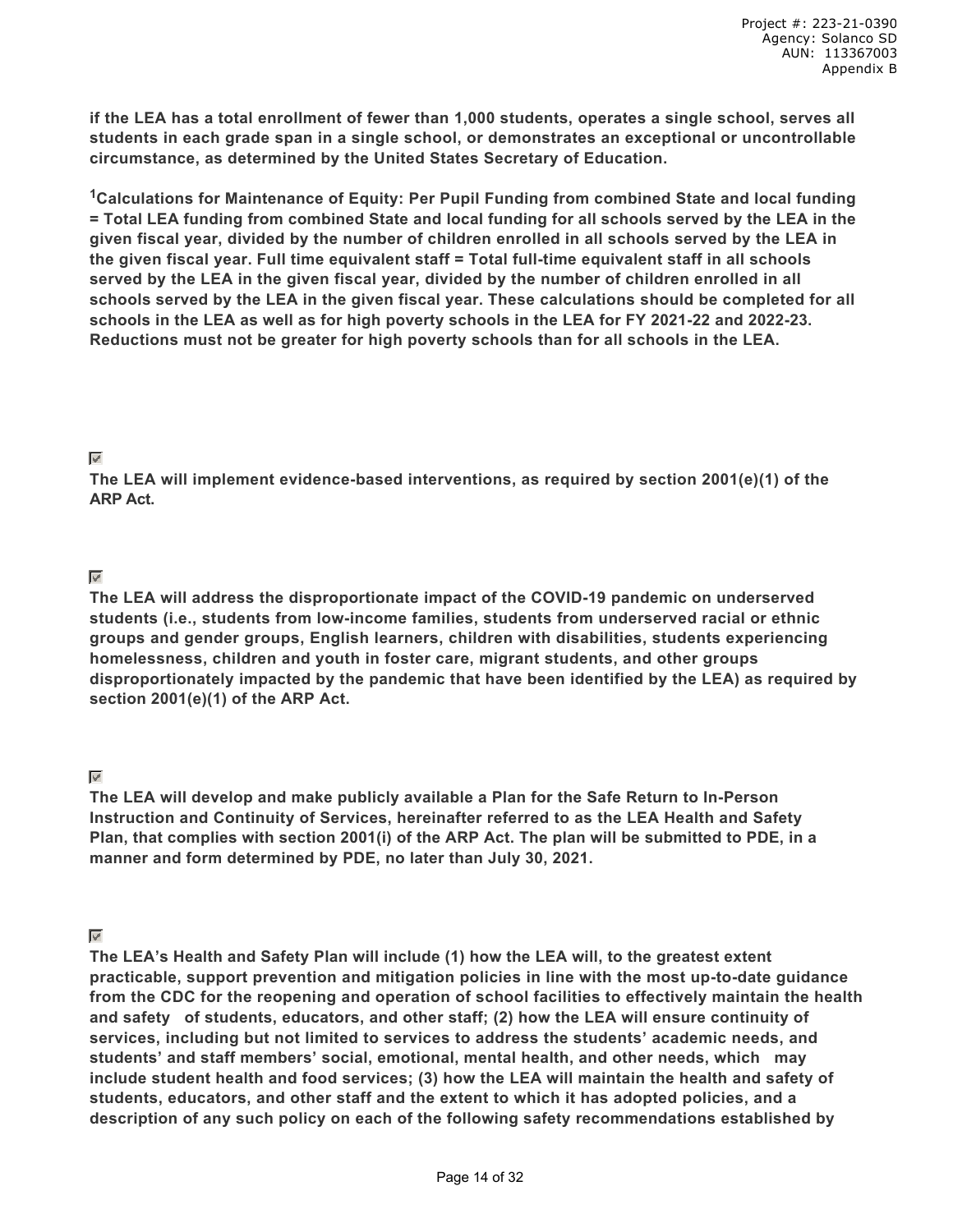**the CDC: (a) universal and correct wearing of masks; (b) modifying facilities to allow for physical distancing (e.g., use of cohorts/podding); (c) handwashing and respiratory etiquette; (d) cleaning and maintaining healthy facilities, including improving ventilation; (e) contact tracing in combination with isolation and quarantine, in collaboration with the State and local health departments; (f) diagnostic and screening testing; (g) efforts to provide vaccinations to school communities; (h) appropriate accommodations for children with disabilities with respect to health and safety policies; and (i) coordination with state and local health officials.**

### $\overline{\psi^{\prime}}$

**The LEA will review its Health and Safety Plan at least every six months during the duration of the ARP ESSER grant period and make revisions as appropriate. When determining whether revisions are necessary, the LEA will take into consideration significant changes to CDC guidance on reopening schools and will seek public input and take public input into account.**

## $\mathbf{q}$

**The LEA's Health and Safety Plan will be made publicly available on the LEA website and must be written in a language that parents/caregivers can understand or be orally translated for parent/caregivers and must be provided in alternate format upon request by a parent/caregiver who is an individual with a disability.**

### $\overline{\psi^{\prime}}$

**The LEA will provide to PDE: (1) the URL(s) where the public can readily find data on school operating status; and (2) the URL(s) for the LEA websites where the public can find the LEA's Health and Safety plan as required under section 2001(i) of the ARP Act; and the LEA Plan for the Use of ARP ESSER Funds.**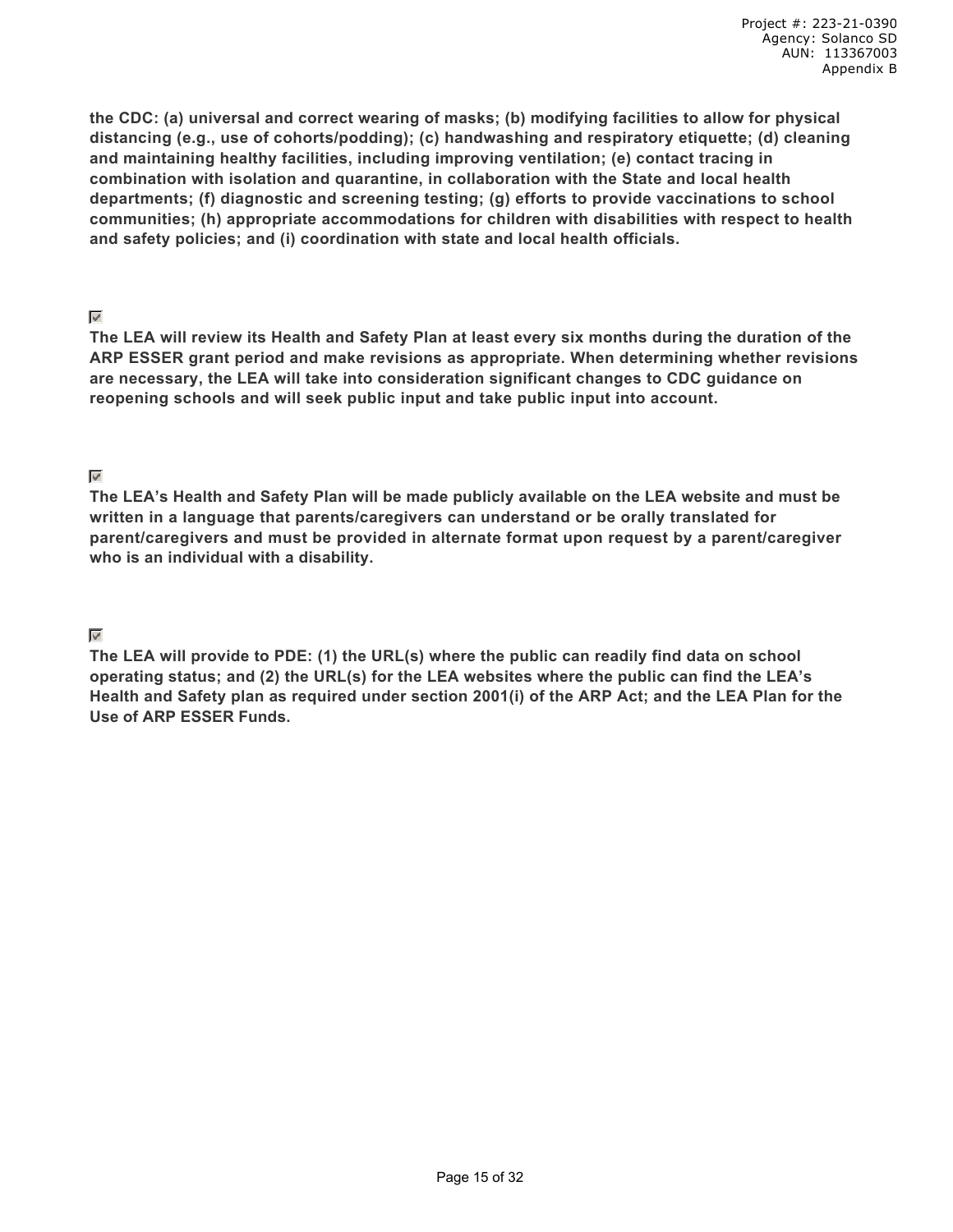# **Section: Narratives - LEA Health and Safety Plan Upload**

### **LEA HEALTH AND SAFETY PLAN**

 Please upload your LEA Health and Safety Plan below, and check the assurance indicating that you have completed your upload. Please name the file using your LEA name followed by Health and Safety Plan. example: "*LEA Name***-Health and Safety Plan"**

**CHECK HERE - to assure that you have successfully uploaded your LEA Health and Safety Plan.**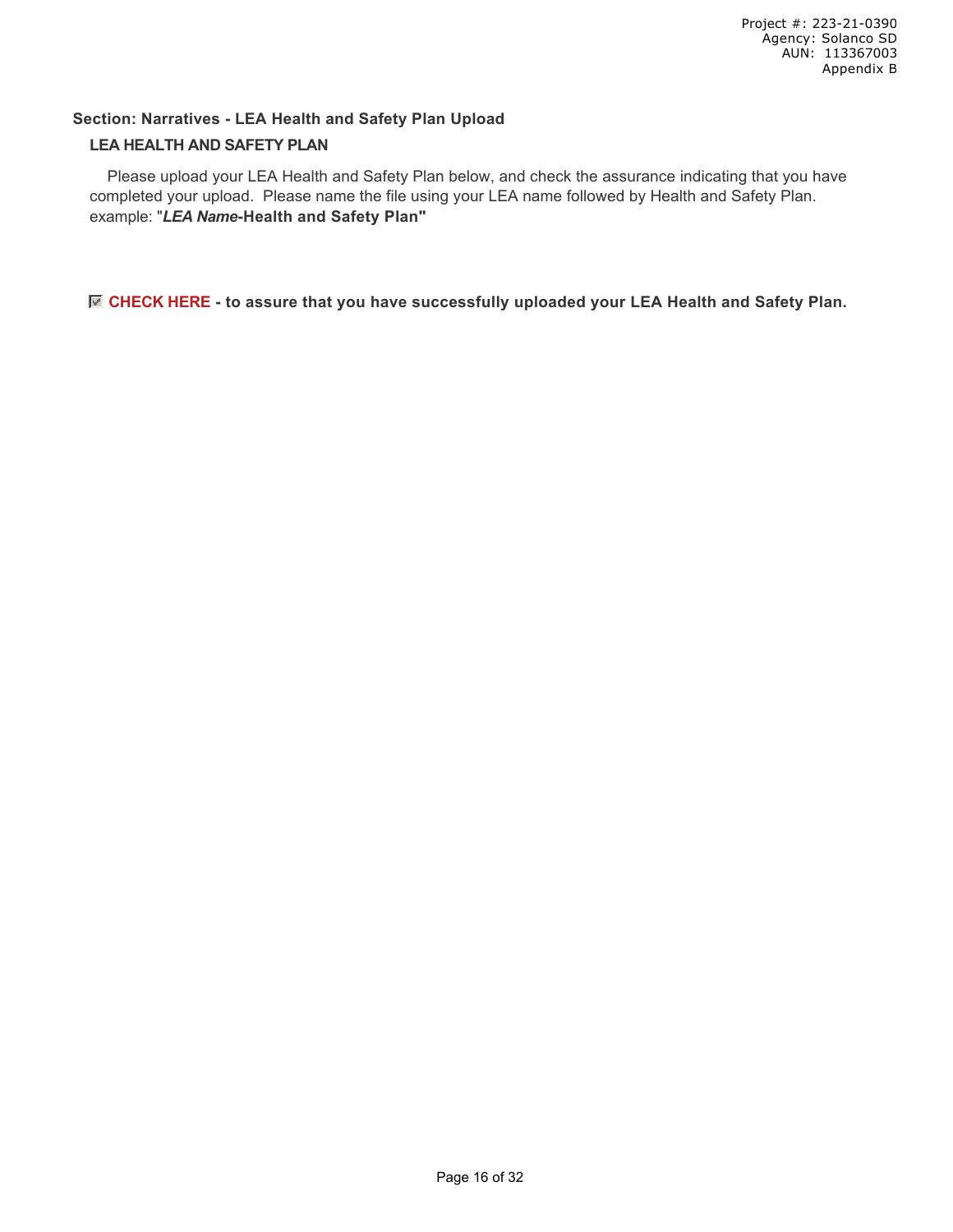# **Section: Budget - Instruction Expenditures BUDGET OVERVIEW**

**Budget** \$13,971,992.00 **Allocation** \$13,971,992.00

## **Budget Over(Under) Allocation**

\$0.00

### **INSTRUCTION EXPENDITURES**

| <b>Function</b>                                                                | <b>Object</b>  | <b>Amount</b> | <b>Description</b>                                                                                                                            |
|--------------------------------------------------------------------------------|----------------|---------------|-----------------------------------------------------------------------------------------------------------------------------------------------|
| 1400 - Other<br><b>Instructional Programs</b><br>$-$ Elementary /<br>Secondary | 100 - Salaries | \$21,425.00   | Summer School and<br>After School Program<br><b>Coordinator Payroll</b><br>[(\$345.56 per diem x<br>50% x 20 days) + [10<br>days x \$345.56]) |
| 1400 - Other<br><b>Instructional Programs</b><br>- Elementary /<br>Secondary   | 200 - Benefits | \$5,356.00    | Summer School and<br>After School Program<br><b>Coordinator Payroll</b><br>Benefits - 25% of<br>Payroll                                       |
| 1400 - Other<br><b>Instructional Programs</b><br>- Elementary /<br>Secondary   | 100 - Salaries | \$31,680.00   | Summer School<br>Teacher Payroll (20<br>days $x$ 10 staff $x$ \$36<br>per hour x 4.4<br>hours/day)                                            |
| 1400 - Other<br><b>Instructional Programs</b><br>- Elementary /<br>Secondary   | 100 - Salaries | \$19,500.00   | Summer School Aide<br>Payroll (\$12.50/hour x<br>22 day x 3 hr. x 60<br>days)                                                                 |
| 1400 - Other<br><b>Instructional Programs</b><br>$-$ Elementary /<br>Secondary | 200 - Benefits | \$4,875.00    | Summer School Aide<br>Benefits - 25% of<br>Payroll                                                                                            |
|                                                                                |                |               |                                                                                                                                               |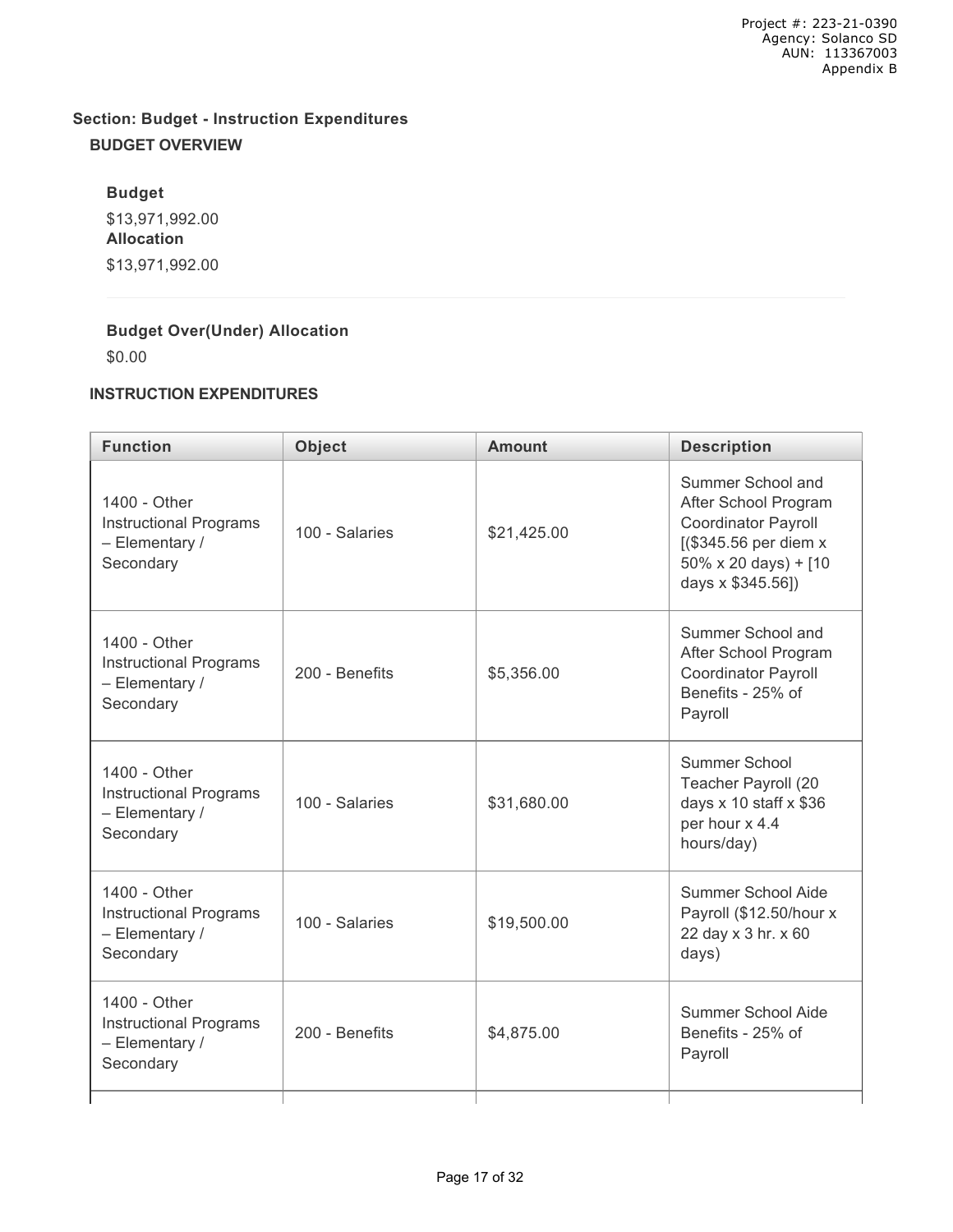| <b>Function</b>                                                              | <b>Object</b>  | <b>Amount</b> | <b>Description</b>                                                                                                 |
|------------------------------------------------------------------------------|----------------|---------------|--------------------------------------------------------------------------------------------------------------------|
| 1400 - Other<br><b>Instructional Programs</b><br>- Elementary /<br>Secondary | 200 - Benefits | \$7,920.00    | Summer School<br>Teacher Benefits - 25%<br>of Payrll                                                               |
| 1400 - Other<br><b>Instructional Programs</b><br>- Elementary /<br>Secondary | 600 - Supplies | \$15,000.00   | Summer School<br>Supplies                                                                                          |
| 1400 - Other<br><b>Instructional Programs</b><br>- Elementary /<br>Secondary | 600 - Supplies | \$12,000.00   | <b>Summer School Meals</b><br>and Refreshments                                                                     |
| 1400 - Other<br><b>Instructional Programs</b><br>- Elementary /<br>Secondary | 100 - Salaries | \$10,800.00   | Middle School Summer<br>Science Camp Payroll<br>$($36/hour \times 2 start \times 5$<br>hours per day x 30<br>days) |
| 1400 - Other<br><b>Instructional Programs</b><br>- Elementary /<br>Secondary | 200 - Benefits | \$2,700.00    | Middle School Summer<br>Science Camp Payroll<br>Benefits - 25% of<br>Payroll                                       |
| 1400 - Other<br><b>Instructional Programs</b><br>- Elementary /<br>Secondary | 600 - Supplies | \$3,000.00    | Middle School Summer<br><b>Science Camp Supplies</b>                                                               |
| 1400 - Other<br><b>Instructional Programs</b><br>- Elementary /<br>Secondary | 100 - Salaries | \$72,000.00   | After School Program<br>Payroll (\$36/hour x 2<br>hour $x$ 10 staff $x$ 100<br>days)                               |
| 1400 - Other<br><b>Instructional Programs</b><br>- Elementary /<br>Secondary | 100 - Salaries | \$10,800.00   | After School Program<br>Planning Payroll (\$36 x<br>10 staff $x$ 2 hours $x$ 15<br>days)                           |
| 1400 - Other<br><b>Instructional Programs</b><br>- Elementary /<br>Secondary | 200 - Benefits | \$20,700.00   | After School Program<br>Payroll Benefits @25%<br>of Payroll                                                        |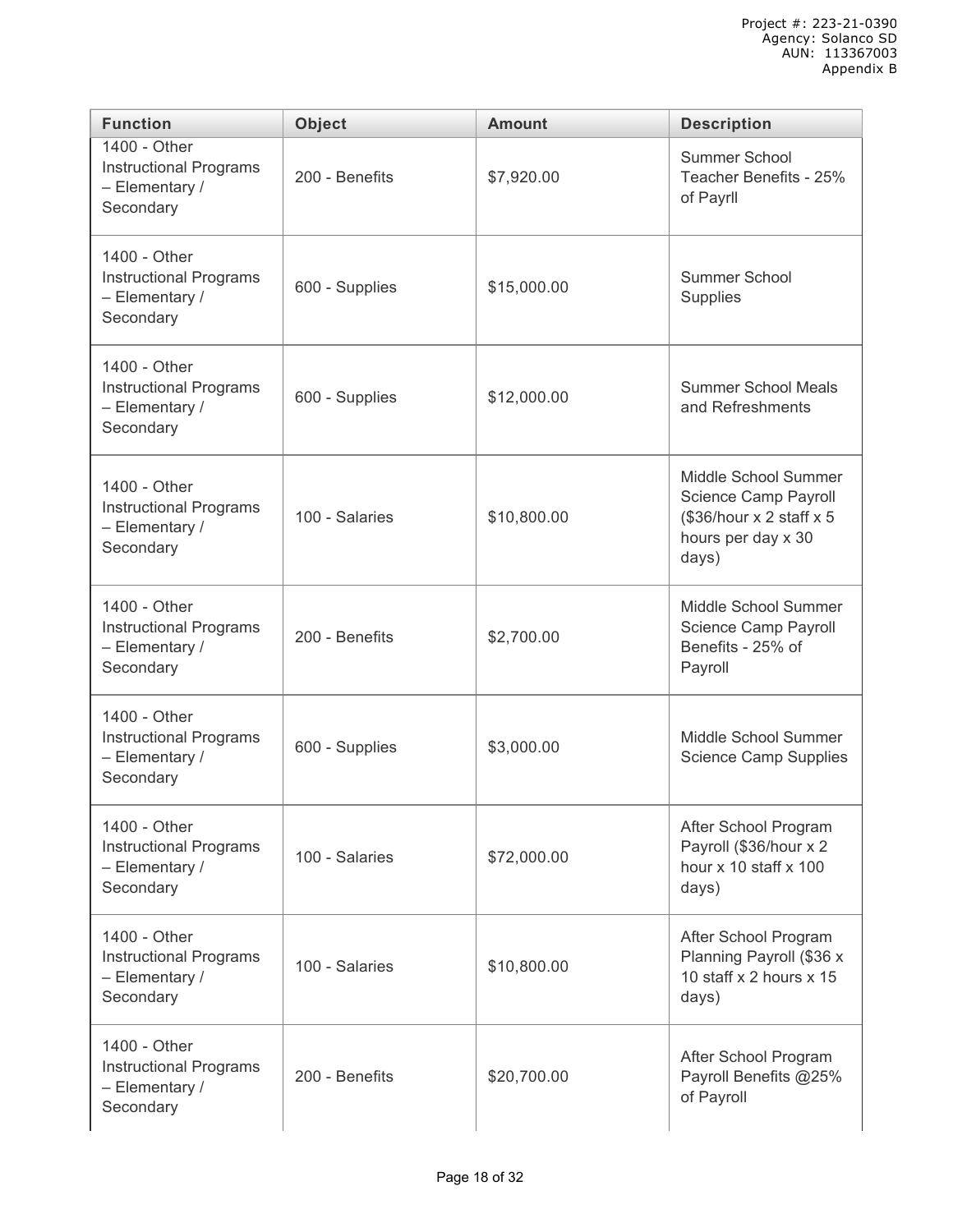| <b>Function</b>                                                                | <b>Object</b>                            | <b>Amount</b> | <b>Description</b>                                                                                                                                                                               |
|--------------------------------------------------------------------------------|------------------------------------------|---------------|--------------------------------------------------------------------------------------------------------------------------------------------------------------------------------------------------|
| 1400 - Other<br><b>Instructional Programs</b><br>- Elementary /<br>Secondary   | 600 - Supplies                           | \$3,000.00    | After School Program<br><b>Supplies</b>                                                                                                                                                          |
| 1400 - Other<br><b>Instructional Programs</b><br>- Elementary /<br>Secondary   | 100 - Salaries                           | \$11,200.00   | After School Program<br>Adult Supervison until<br>Parent Pick-up<br>(\$14/hour x 100 days x<br>4 staff x 2 hours)                                                                                |
| 1400 - Other<br><b>Instructional Programs</b><br>- Elementary /<br>Secondary   | 200 - Benefits                           | \$2,800.00    | After School Program<br>Adult Supervision until<br>Parent Pick-up (25% of<br>Payroll)                                                                                                            |
| 1700 - Higher<br><b>Education Programs</b>                                     | 500 - Other Purchased<br><b>Services</b> | \$6,000.00    | <b>Dual Enrollment Course</b><br>Fees (\$100 x 20<br>Courses)                                                                                                                                    |
| 1400 - Other<br><b>Instructional Programs</b><br>- Elementary /<br>Secondary   | 500 - Other Purchased<br><b>Services</b> | \$9,669.00    | Summer Book Mobile<br>Vehicle Lease/Driver<br>(\$53.94/hour x 5 hours<br>x 16 days) + (\$48.59 x<br>16 days - Vehicle) x<br>(\$2.86/mile x 100 miles<br>x 16 days) - fuel/vehicle<br>maintenance |
| 1400 - Other<br><b>Instructional Programs</b><br>$-$ Elementary /<br>Secondary | 100 - Salaries                           | \$2,000.00    | Summer Book Mobile<br>Aide Payroll (\$25/hour x<br>5 hour x 16 days)                                                                                                                             |
| 1400 - Other<br><b>Instructional Programs</b><br>$-$ Elementary /<br>Secondary | 200 - Benefits                           | \$500.00      | Summer Book Mobile<br>Aide Payroll Benefits @<br>25% of Payroll                                                                                                                                  |
| 1400 - Other<br><b>Instructional Programs</b><br>$-$ Elementary /<br>Secondary | 600 - Supplies                           | \$20,000.00   | Summer Book Mobile<br>Books/Supplies                                                                                                                                                             |
|                                                                                |                                          |               |                                                                                                                                                                                                  |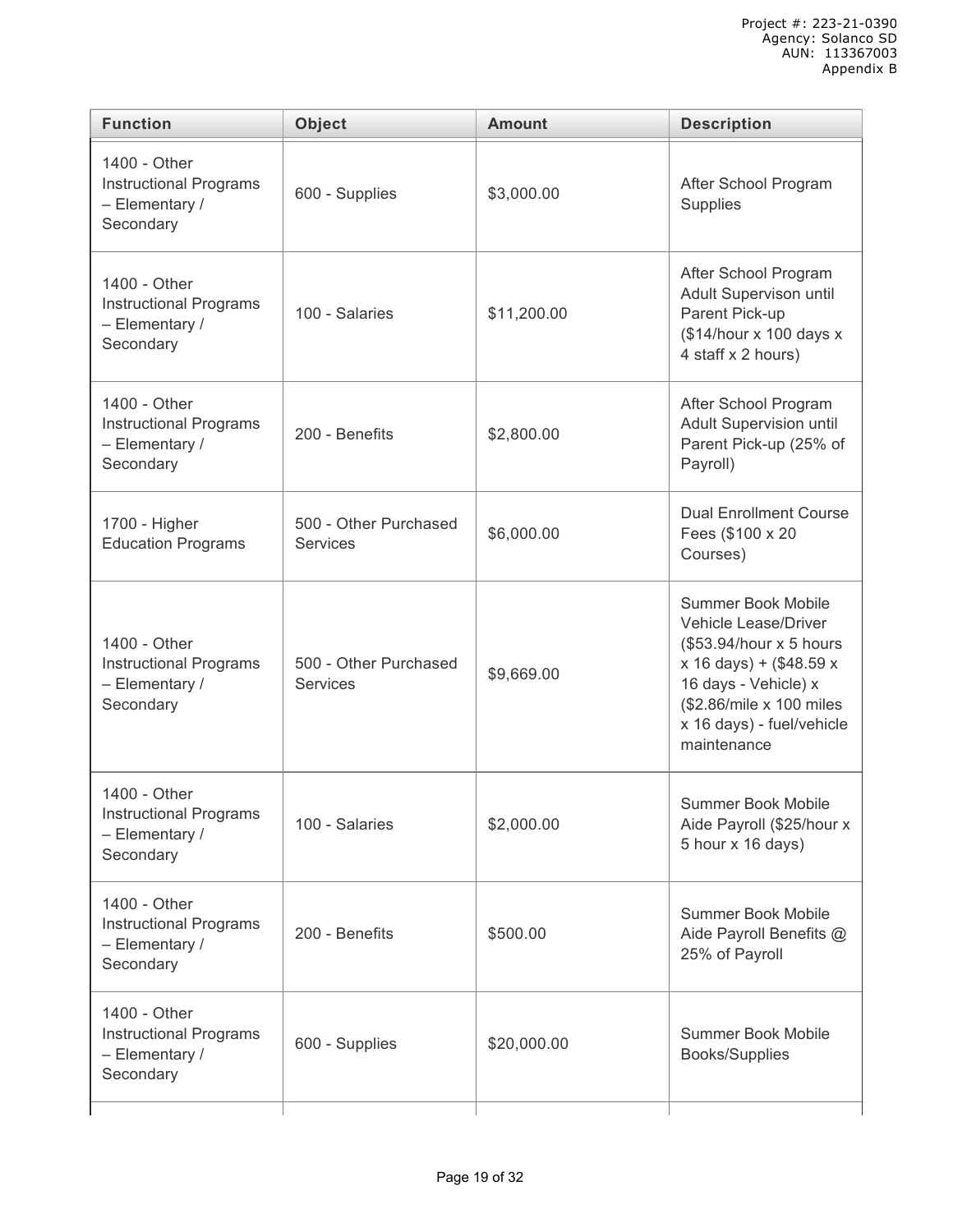| <b>Function</b>                                                              | <b>Object</b>                                                    | <b>Amount</b> | <b>Description</b>                                                          |
|------------------------------------------------------------------------------|------------------------------------------------------------------|---------------|-----------------------------------------------------------------------------|
| 1400 - Other<br><b>Instructional Programs</b><br>- Elementary /<br>Secondary | 600 - Supplies                                                   | \$25,000.00   | Summer Book Fair<br>Supplies/Books                                          |
| 1400 - Other<br><b>Instructional Programs</b><br>- Elementary /<br>Secondary | 100 - Salaries                                                   | \$7,680.00    | Summer Book Fair<br>Payroll (24 days x 8<br>hours x 2 staff x<br>\$20/hour) |
| 1400 - Other<br><b>Instructional Programs</b><br>- Elementary /<br>Secondary | 200 - Benefits                                                   | \$1,920.00    | Summer Book Fair<br>Payroll Benefits - 25%<br>of payroll                    |
| 1400 - Other<br><b>Instructional Programs</b><br>- Elementary /<br>Secondary | 600 - Supplies                                                   | \$1,000.00    | Summer Book Fair<br>Containers and<br>Supplies                              |
| 1000 - Instruction                                                           | 600 - Supplies                                                   | \$57,000.00   | 150 Student Ipads and<br>Care Plan @ \$380 per<br>unit                      |
| 1000 - Instruction                                                           | 600 - Supplies                                                   | \$175,000.00  | 500 Student Laptops @<br>\$350 per unit                                     |
| 1000 - Instruction                                                           | 600 - Supplies                                                   | \$6,000.00    | 500 Student Laptop<br>Cases @ \$12 per unit                                 |
| 1000 - Instruction                                                           | 600 - Supplies                                                   | \$10,000.00   | Miscellaneous<br><b>Technology Ancillary</b><br>Supplies                    |
| 1000 - Instruction                                                           | 100 - Salaries                                                   | \$203,183.00  | Virtual Instruction<br><b>Teacher Payroll</b>                               |
| 1000 - Instruction                                                           | 200 - Benefits                                                   | \$95,845.00   | Virtual Instruction<br>Teacher Benefits @<br>48%                            |
| 1000 - Instruction                                                           | 300 - Purchased<br>Professional and<br><b>Technical Services</b> | \$10,000.00   | Increased Cost of<br><b>Teacher Substitutes</b>                             |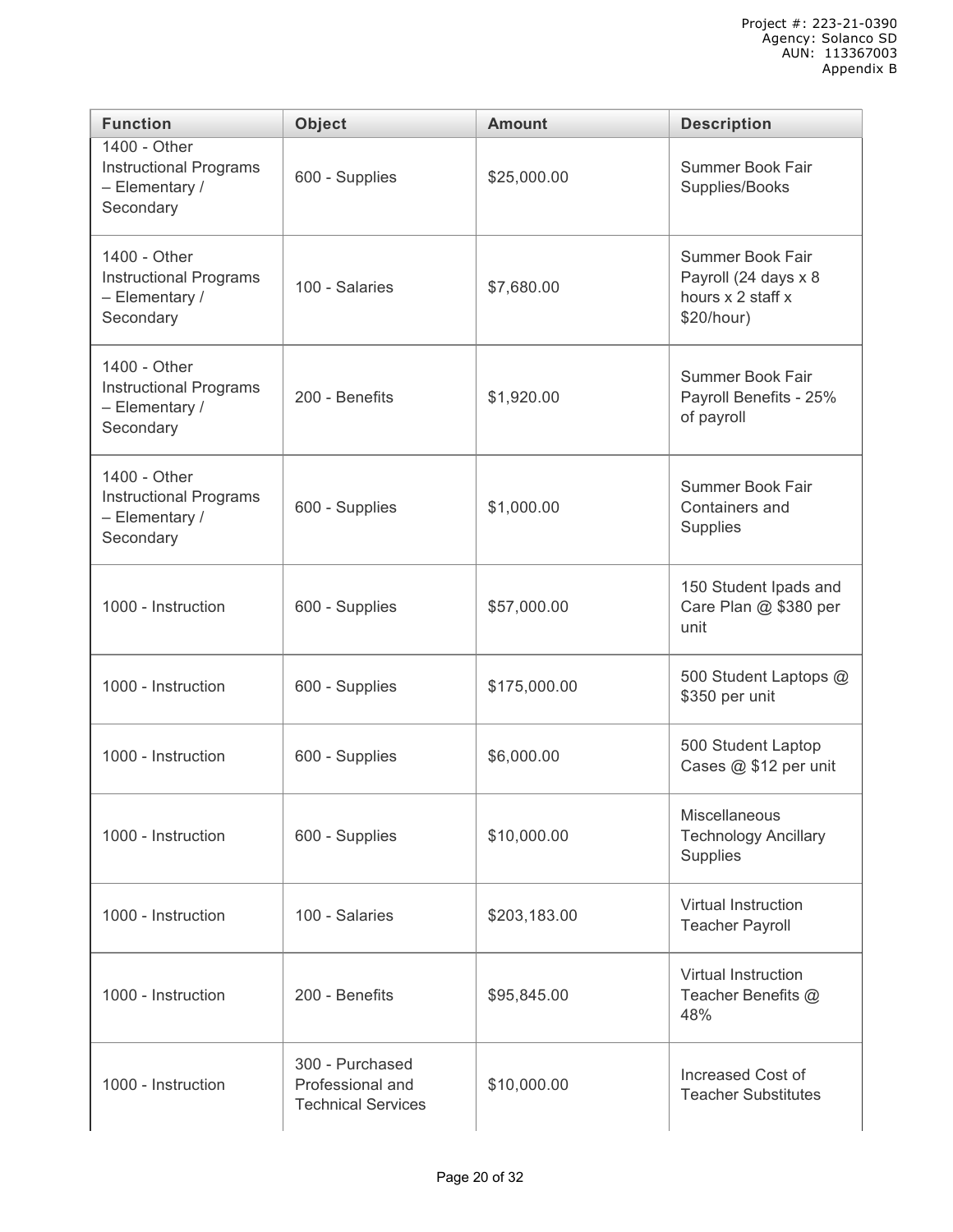| <b>Function</b>                                                 | <b>Object</b>                                                    | <b>Amount</b> | <b>Description</b>                                                                                                                |
|-----------------------------------------------------------------|------------------------------------------------------------------|---------------|-----------------------------------------------------------------------------------------------------------------------------------|
| 1000 - Instruction                                              | 600 - Supplies                                                   | \$200,000.00  | 3 Years of Achieve<br>3000 Annual Software<br>Licenses for Middle and<br><b>High Schools</b><br>(Reading/Writing<br>applications) |
| 1000 - Instruction                                              | 600 - Supplies                                                   | \$68,105.00   | 3 Years EdInsight<br><b>Annual Software</b><br>Licenses (Data<br>Management and<br>Analytics)                                     |
| 1000 - Instruction                                              | 300 - Purchased<br>Professional and<br><b>Technical Services</b> | \$30,275.00   | 3 Years Schoology<br><b>Enterprise Software</b><br>Support (Learning<br>Management System)                                        |
| 1000 - Instruction                                              | 600 - Supplies                                                   | \$20,000.00   | 2 Year Annual Newsela<br>Software Subscription<br>(Online News Platform<br>for all Grades)                                        |
| 1000 - Instruction                                              | 300 - Purchased<br>Professional and<br><b>Technical Services</b> | \$60,885.00   | 3 Years Annual IXL<br>Personalized Learning<br><b>Software Licenses</b>                                                           |
| 1100 - REGULAR<br>PROGRAMS-<br>ELEMENTARY /<br><b>SECONDARY</b> | 500 - Other Purchased<br><b>Services</b>                         | \$16,000.00   | <b>High School Credit</b><br><b>Recovery Course Fees</b><br>(100 Courses @ \$160)                                                 |
| 1000 - Instruction                                              | 600 - Supplies                                                   | \$9,968.00    | <b>Elementary Classroom</b><br>Chairs for STEM Lab<br>(56 chairs @<br>\$178/each)                                                 |
| 1000 - Instruction                                              | 600 - Supplies                                                   | \$28,800.00   | 9 Dry Erase Tackable<br>Portable Wall Screens<br>(20.5 Ft.) @ \$3,200<br>each                                                     |
| 1000 - Instruction                                              | 600 - Supplies                                                   | \$7,840.00    | 14 Dry Erase Activity<br>Tables @ \$560 each                                                                                      |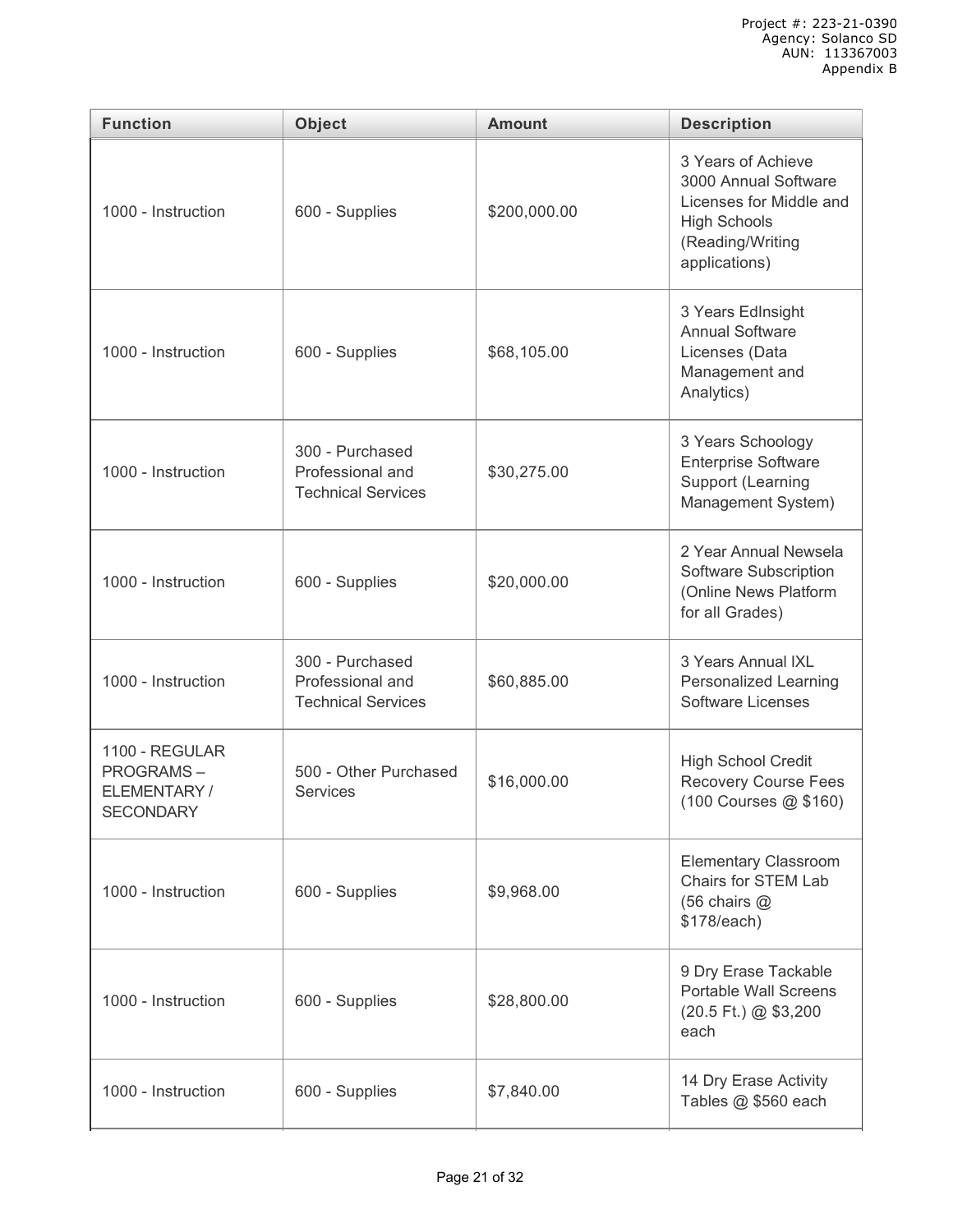| <b>Function</b>    | <b>Object</b>  | <b>Amount</b> | <b>Description</b>                                                                                           |
|--------------------|----------------|---------------|--------------------------------------------------------------------------------------------------------------|
| 1000 - Instruction | 700 - Property | \$22,400.00   | 4 Portable Stages (16'L<br>x 12'D x 8"H) @ \$5,600<br>each                                                   |
| 1000 - Instruction | 600 - Supplies | \$148,800.00  | 12 Sets of VR Goggles<br>(15 units per set) $@$<br>\$826.67 per unit with 2<br>year software<br>subscription |
| 1000 - Instruction | 600 - Supplies | \$11,480.00   | 8 Stackable Bin<br>Storage Cabinets @<br>\$1,435 per unit                                                    |
| 1000 - Instruction | 600 - Supplies | \$11,200.00   | 16 Mobile Bookcases<br>@ \$700 per unit                                                                      |
| 1000 - Instruction | 700 - Property | \$25,000.00   | 5 36" ED Tables @<br>\$5,000 per table                                                                       |
| 1000 - Instruction | 600 - Supplies | \$23,920.00   | 8 Ozobot Classroom<br>Kits (18 Ozobots per<br>kit) @ \$166.12 per unit                                       |
| 1000 - Instruction | 600 - Supplies | \$5,876.00    | 4 Edison Robot Kits (30<br>bots per kit) @ \$48.97<br>per bot                                                |
| 1000 - Instruction | 600 - Supplies | \$26,400.00   | 120 Dash Robots @<br>\$220 per robot                                                                         |
| 1000 - Instruction | 600 - Supplies | \$1,791.00    | 9 Portable/Collapsible<br>Green Screen with<br>Floor Mount Kit (95") @<br>\$199 per unit                     |
| 1000 - Instruction | 600 - Supplies | \$2,400.00    | 16 iPad Tripods @<br>\$150 each                                                                              |
| 1000 - Instruction | 600 - Supplies | \$700.00      | 28 Clip On MICs @ \$25<br>per unit                                                                           |
|                    |                |               | 4 Makerbot                                                                                                   |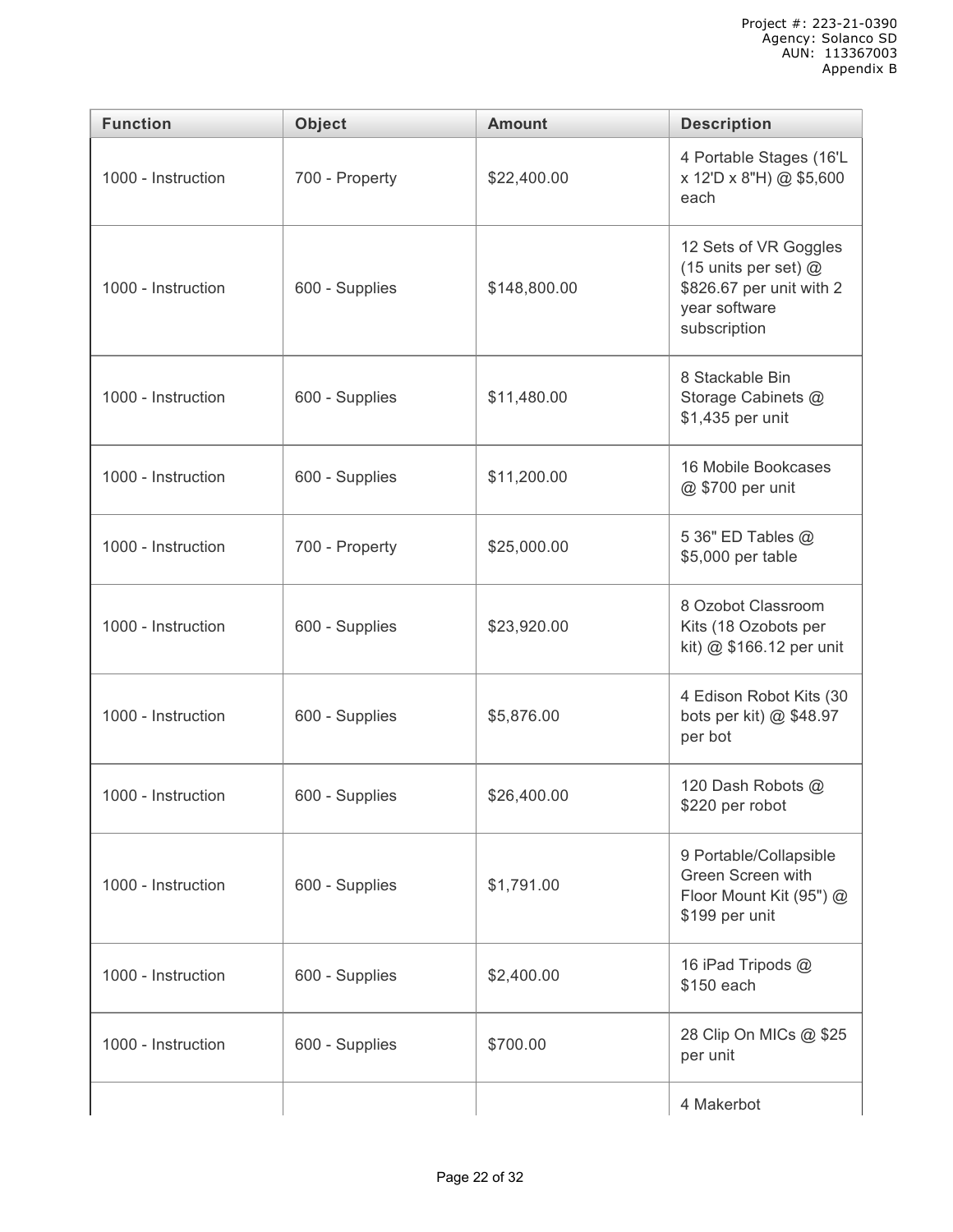| <b>Function</b>                                                        | <b>Object</b>  | <b>Amount</b>  | <b>Description</b>                                                                            |
|------------------------------------------------------------------------|----------------|----------------|-----------------------------------------------------------------------------------------------|
| 1000 - Instruction                                                     | 600 - Supplies | \$11,200.00    | Replicator/Printers @<br>\$2,800 per unit                                                     |
| 1000 - Instruction                                                     | 600 - Supplies | \$1,600.00     | 4 Computers for 3D<br>Printers @ \$400 per<br>unit                                            |
| 1000 - Instruction                                                     | 600 - Supplies | \$2,012.00     | 2 Portable Sound<br>Systems @ \$1,006 per<br>unit                                             |
| 1000 - Instruction                                                     | 600 - Supplies | \$1,420.00     | 2 Electric Mobile<br>Podiums @ \$710 per<br>unit                                              |
| 1000 - Instruction                                                     | 600 - Supplies | \$4,400.00     | 2 Middle School<br><b>Streaming Equipment</b><br>Sets @ \$2,200 per unit                      |
| 1000 - Instruction                                                     | 600 - Supplies | \$4,950.00     | 3 Talent Assessment<br>Let's Talk Programs                                                    |
| 1000 - Instruction                                                     | 600 - Supplies | \$3,040.00     | 8 iPads for Student<br><b>Reinforcement Activities</b><br>with Apple Care (\$380<br>per unit) |
| 1000 - Instruction                                                     | 600 - Supplies | \$285,000.00   | <b>Elementary Reading</b><br>Series (Books)                                                   |
| 1100 - REGULAR<br><b>PROGRAMS-</b><br>ELEMENTARY /<br><b>SECONDARY</b> | 100 - Salaries | \$75,000.00    | English Language<br>Development Teacher<br>Payroll                                            |
| 1100 - REGULAR<br><b>PROGRAMS-</b><br>ELEMENTARY /<br><b>SECONDARY</b> | 200 - Benefits | \$37,500.00    | English Language<br>Development Teacher<br>Benefits - 25% of<br>Payroll                       |
|                                                                        |                | \$2,033,515.00 |                                                                                               |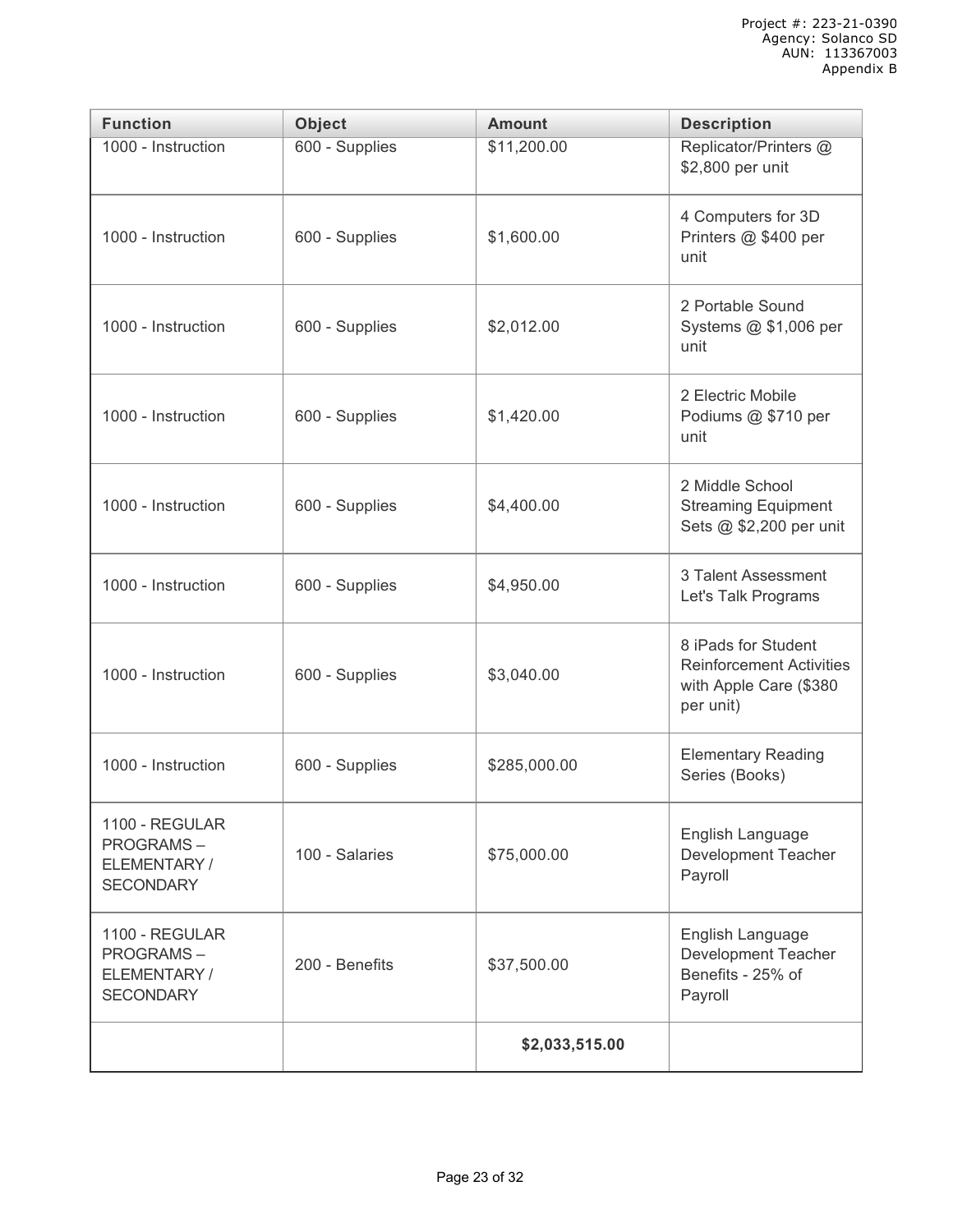# **Section: Budget - Support and Non-Instructional Expenditures BUDGET OVERVIEW**

**Budget** \$13,971,992.00 **Allocation** \$13,971,992.00

### **Budget Over(Under) Allocation**

\$0.00

### **NON-INSTRUCTIONAL EXPENDITURES**

| <b>Function</b>                            | <b>Object</b>                            | <b>Amount</b> | <b>Description</b>                                                                                                  |
|--------------------------------------------|------------------------------------------|---------------|---------------------------------------------------------------------------------------------------------------------|
| 2600 - Operation and<br>Maintenance        | 600 - Supplies                           | \$15,000.00   | <b>Bottled Water</b>                                                                                                |
| 3100 - Food Services                       | 600 - Supplies                           | \$13,000.00   | <b>Additional Cost of Food</b><br><b>Service Paper Supplies</b>                                                     |
| 2500 - Business<br><b>Support Services</b> | 100 - Salaries                           | \$101,920.00  | 3 Years - 1 FTE Fiscal<br>Aide Payroll (1040<br>hours $x $16$ ) + (2080<br>hours x \$20) + (2080<br>hours $x $21$ ) |
| 2500 - Business<br><b>Support Services</b> | 200 - Benefits                           | \$50,960.00   | 3 Years - 1 FTE Fiscal<br>Aide Payroll Benefits at<br>50% of Payroll                                                |
| 2800 - Central Support<br>Services         | 500 - Other Purchased<br><b>Services</b> | \$7,500.00    | Recruiting/Employee<br><b>Advertising Costs</b>                                                                     |
| 2000 - SUPPORT<br><b>SERVICES</b>          | 200 - Benefits                           | \$5,000.00    | <b>Employee Healthcare</b><br><b>Cost Increases</b>                                                                 |
| 2800 - Central Support<br>Services         | 600 - Supplies                           | \$5,000.00    | <b>Staff Retention</b><br>Incentives                                                                                |
| 2600 - Operation and<br>Maintenance        | 600 - Supplies                           | \$10,000.00   | Cleaning/Disinfecting<br><b>Supplies</b>                                                                            |
|                                            |                                          |               |                                                                                                                     |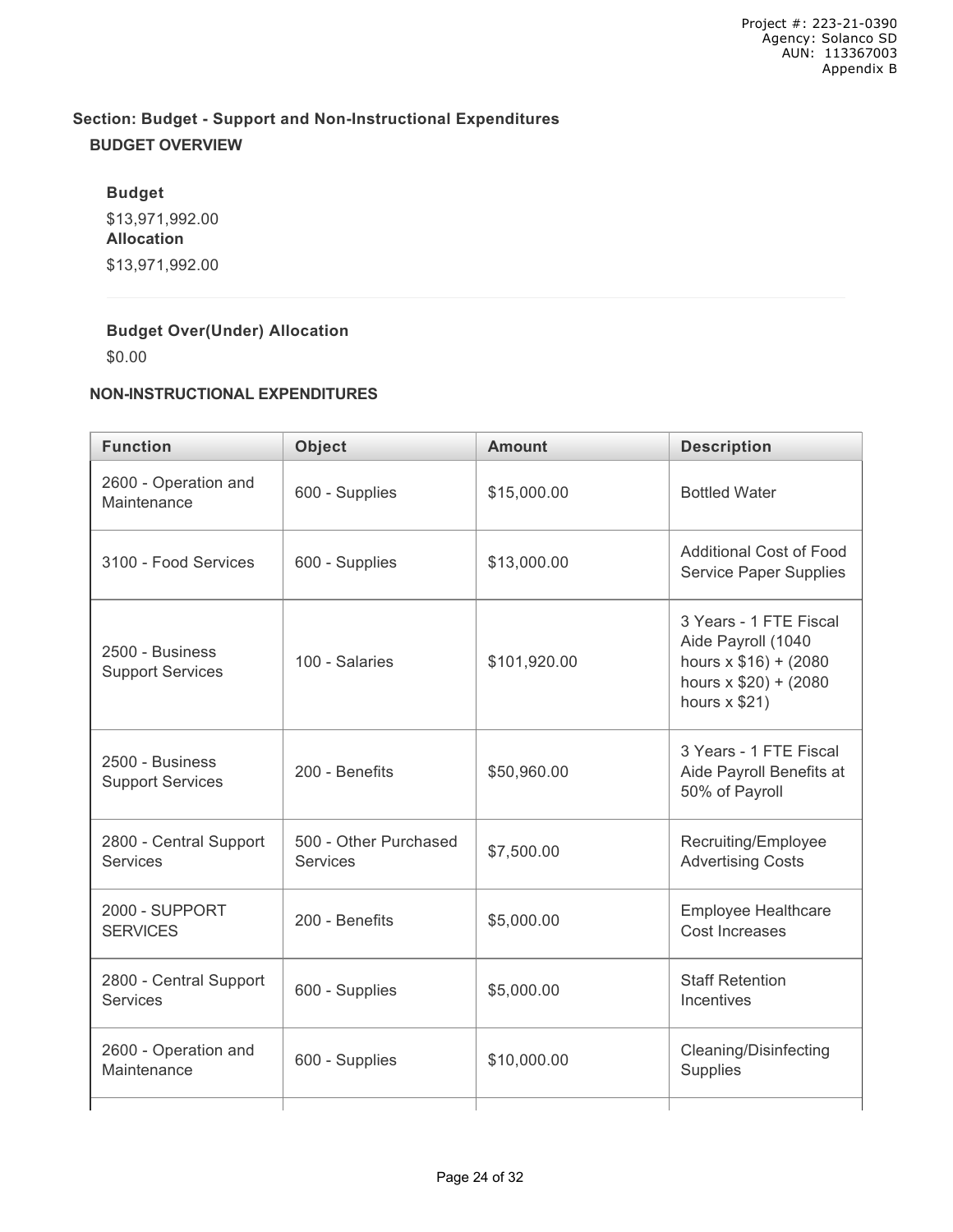| <b>Function</b>                                | <b>Object</b>                                                    | <b>Amount</b> | <b>Description</b>                                                                             |
|------------------------------------------------|------------------------------------------------------------------|---------------|------------------------------------------------------------------------------------------------|
| 2600 - Operation and<br>Maintenance            | 700 - Property                                                   | \$30,000.00   | 3 Robotic<br>Scrubbers/Cleaners @<br>\$10,000 each                                             |
| 2600 - Operation and<br>Maintenance            | 600 - Supplies                                                   | \$4,460.00    | 2 Cleaning Companions<br>Cleaning Carts @<br>\$2,230 each                                      |
| 2600 - Operation and<br>Maintenance            | 600 - Supplies                                                   | \$1,432.00    | 2 Recovery Cleaning<br>Units @ \$716 each                                                      |
| 2600 - Operation and<br>Maintenance            | 600 - Supplies                                                   | \$175.00      | 2 Recovery Cleaning<br>Unit Cords @ \$87.50<br>each                                            |
| 2600 - Operation and<br>Maintenance            | 600 - Supplies                                                   | \$4,678.00    | 4 Backpack Vacuums                                                                             |
| 2600 - Operation and<br>Maintenance            | 700 - Property                                                   | \$18,000.00   | One Riding Srubber                                                                             |
| 2600 - Operation and<br>Maintenance            | 600 - Supplies                                                   | \$23,099.00   | 5 Mop Plus Scrubbers<br>@ \$4,619.70 each                                                      |
| 2600 - Operation and<br>Maintenance            | 600 - Supplies                                                   | \$14,000.00   | 280 HVAC Filters @50<br>each                                                                   |
| 2800 - Central Support<br><b>Services</b>      | 600 - Supplies                                                   | \$20,000.00   | 57 Support Staff<br>Laptops @ \$350                                                            |
| 2800 - Central Support<br><b>Services</b>      | 600 - Supplies                                                   | \$684.00      | 57 Support Staff Laptop<br>Cases @ \$12                                                        |
| 2800 - Central Support<br><b>Services</b>      | 600 - Supplies                                                   | \$5,000.00    | Miscellaneous Support<br><b>Staff Technology</b><br><b>Ancillary Supplies</b>                  |
| 2100 - SUPPORT<br>SERVICES-<br><b>STUDENTS</b> | 300 - Purchased<br>Professional and<br><b>Technical Services</b> | \$160,000.00  | 2 Contracted<br>Facility/Therapy Dogs;<br>Including Training,<br>Veterinary Service, &<br>Food |
| 2100 - SUPPORT                                 | 300 - Purchased                                                  |               | 0.3 FTE Contracted                                                                             |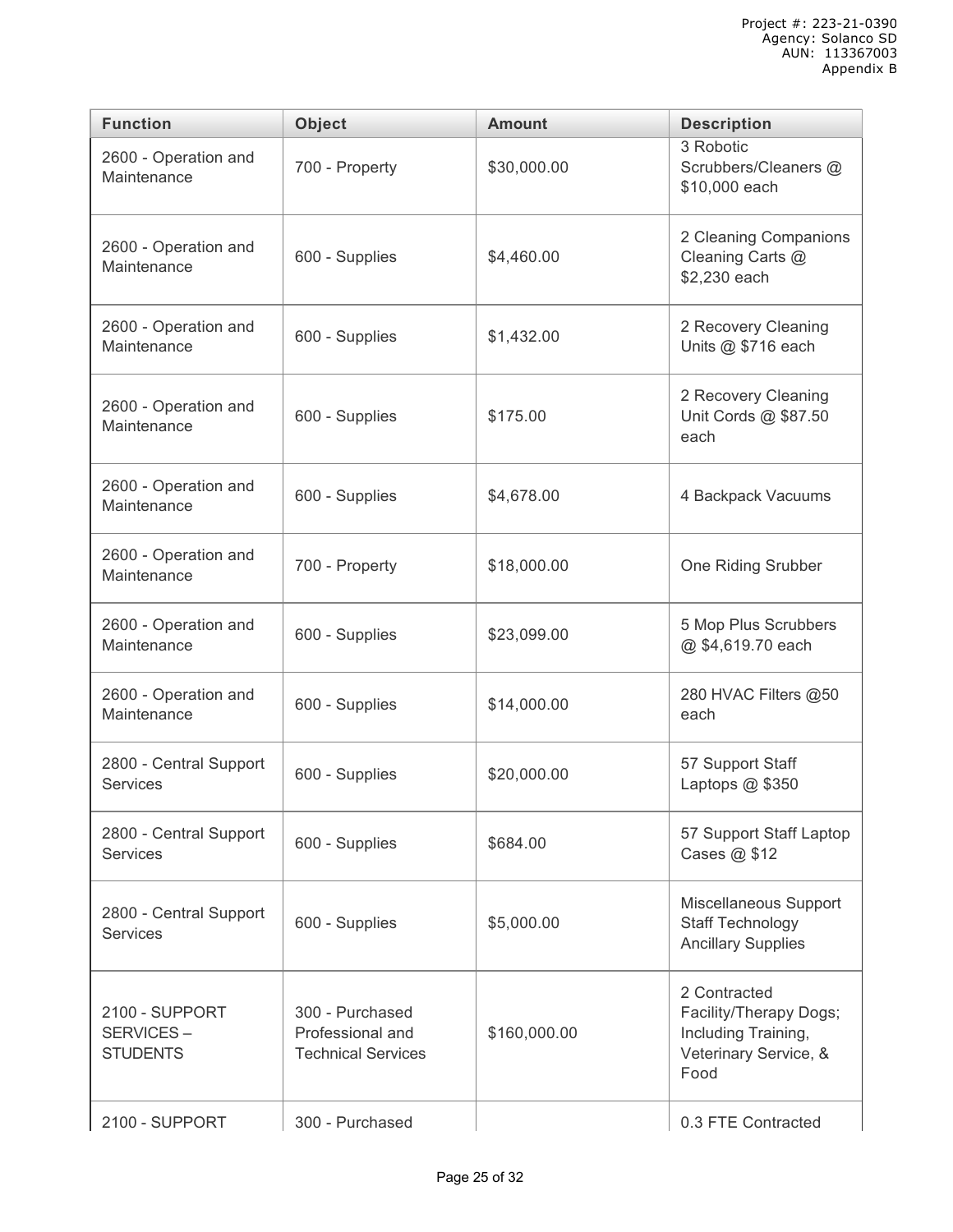| <b>Function</b>                                                                                       | <b>Object</b>                                                    | <b>Amount</b>  | <b>Description</b>                                                               |
|-------------------------------------------------------------------------------------------------------|------------------------------------------------------------------|----------------|----------------------------------------------------------------------------------|
| SERVICES-<br><b>STUDENTS</b>                                                                          | Professional and<br><b>Technical Services</b>                    | \$40,000.00    | Speech Therapist, One<br>Year                                                    |
| 2100 - SUPPORT<br>SERVICES-<br><b>STUDENTS</b>                                                        | 300 - Purchased<br>Professional and<br><b>Technical Services</b> | \$40,000.00    | Contracted<br>Occupational Therapist,<br>10.5 hours/week, 28<br>weeks - One Year |
| 2100 - SUPPORT<br>SERVICES-<br><b>STUDENTS</b>                                                        | 300 - Purchased<br>Professional and<br><b>Technical Services</b> | \$65,000.00    | <b>Contracted Social</b><br>Worker - One Year                                    |
| 2800 - Central Support<br><b>Services</b>                                                             | 100 - Salaries                                                   | \$250,000.00   | 4 FTE Technology Staff<br>Payroll                                                |
| 2800 - Central Support<br><b>Services</b>                                                             | 200 - Benefits                                                   | \$125,000.00   | 4 FTE Technology Staff<br>Payroll Benefits @ 50%<br>of Payroll                   |
| 2800 - Central Support<br><b>Services</b>                                                             | 300 - Purchased<br>Professional and<br><b>Technical Services</b> | \$65,000.00    | 1 FTE Contracted<br><b>Technology Technician</b>                                 |
| 2600 - Operation and<br>Maintenance                                                                   | 100 - Salaries                                                   | \$200,000.00   | 5.5 Custodial Staff<br>Payroll                                                   |
| 2600 - Operation and<br>Maintenance                                                                   | 200 - Benefits                                                   | \$100,000.00   | 5.5 Custodial Staff<br>Payroll Benefits @ 50%<br>of Payroll                      |
| 2600 - Operation and<br>Maintenance                                                                   | 700 - Property                                                   | \$71,752.00    | 75 School Building<br><b>Window Replacements</b><br>and 12 Door<br>Replacements  |
| 4000 - FACILITIES<br>ACQUISITION,<br><b>CONSTRUCTION AND</b><br><b>IMPROVEMENT</b><br><b>SERVICES</b> | 700 - Property                                                   | \$2,190,000.00 | <b>Clermont Elementary</b><br>School HVAC and<br><b>Plumbing Upgrades</b>        |
| 4000 - FACILITIES<br>ACQUISITION,<br><b>CONSTRUCTION AND</b>                                          | 700 - Property                                                   | \$3,500,000.00 | Swift Middle School<br><b>HVAC and Plumbing</b>                                  |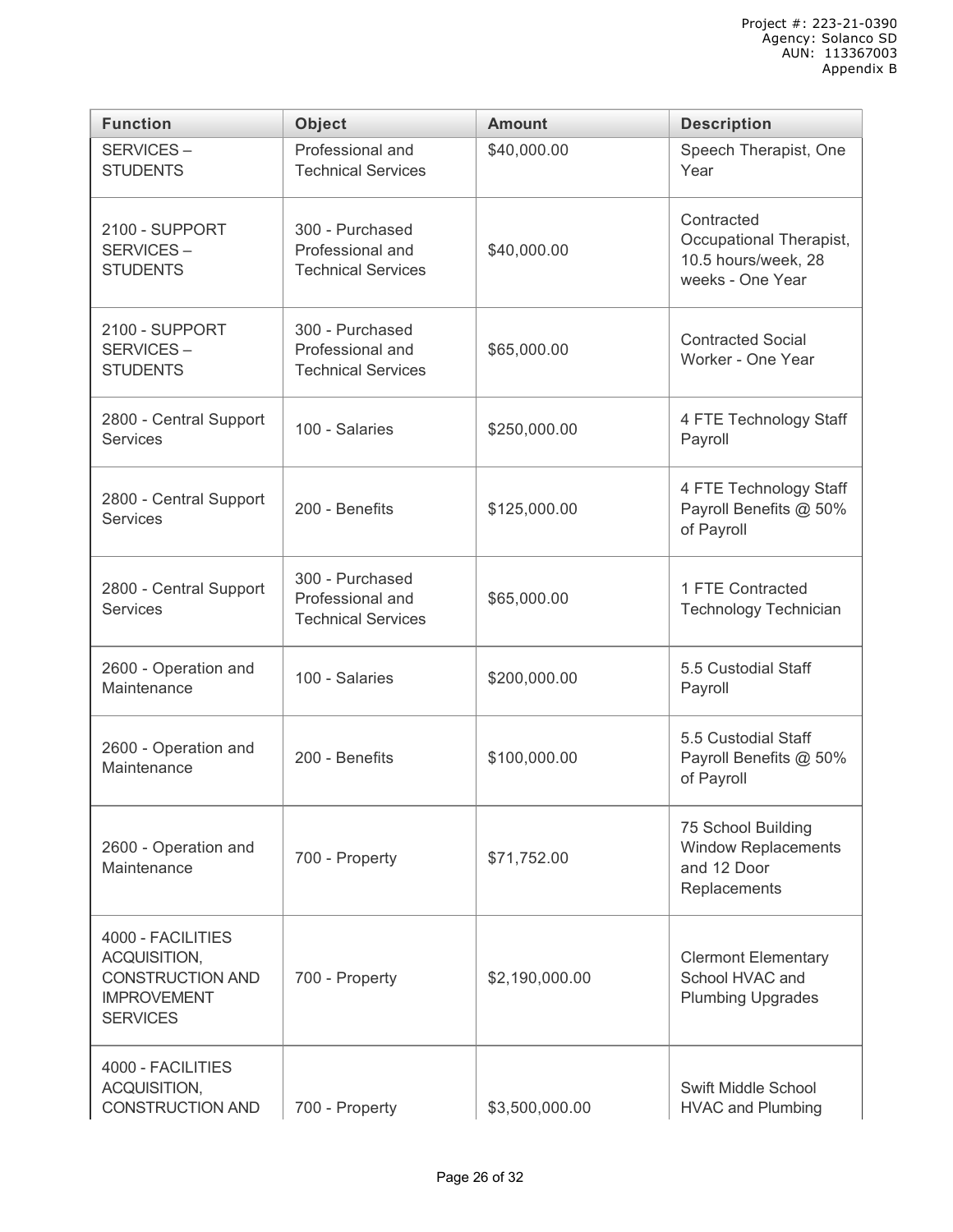| <b>Function</b>                                                                                       | <b>Object</b>                                                    | <b>Amount</b>  | <b>Description</b>                                                                        |
|-------------------------------------------------------------------------------------------------------|------------------------------------------------------------------|----------------|-------------------------------------------------------------------------------------------|
| <b>IMPROVEMENT</b><br><b>SERVICES</b>                                                                 |                                                                  |                | Upgrades                                                                                  |
| 4000 - FACILITIES<br>ACQUISITION,<br><b>CONSTRUCTION AND</b><br><b>IMPROVEMENT</b><br><b>SERVICES</b> | 700 - Property                                                   | \$4,000,000.00 | <b>High School</b><br>Chiller/HVAC Upgrade<br>Equipment                                   |
| 2700 - Student<br>Transportation                                                                      | 500 - Other Purchased<br><b>Services</b>                         | \$47,340.00    | Summer School<br>Contracted<br><b>Transportation Service</b><br>$-60$ days                |
| 2700 - Student<br>Transportation                                                                      | 500 - Other Purchased<br><b>Services</b>                         | \$78,683.00    | <b>After School Contracted</b><br><b>Transportation Service</b><br>$-200$ days            |
| 2100 - SUPPORT<br>SERVICES-<br><b>STUDENTS</b>                                                        | 100 - Salaries                                                   | \$8,400.00     | Summer College<br>Counselor Payroll (2<br>days per week, 24<br>weeks @ \$175 per<br>diem) |
| 2100 - SUPPORT<br>SERVICES-<br><b>STUDENTS</b>                                                        | 200 - Benefits                                                   | \$2,100.00     | Summer College<br><b>Counselor Payroll</b><br>Benefits @ 25% of<br>Payroll                |
| 2200 - Staff Support<br><b>Services</b>                                                               | 300 - Purchased<br>Professional and<br><b>Technical Services</b> | \$49,050.00    | Contracted Instructional<br>Coach (90 days @<br>\$545/day)                                |
| 2600 - Operation and<br>Maintenance                                                                   | 700 - Property                                                   | \$25,000.00    | Smith Middle School<br>Greenhouse<br>Repair/Upgrade                                       |
| 2100 - SUPPORT<br>SERVICES-<br><b>STUDENTS</b>                                                        | 300 - Purchased<br>Professional and<br><b>Technical Services</b> | \$159,064.00   | 2 Contracted<br><b>Behavioral Specialists</b>                                             |
| 2200 - Staff Support<br><b>Services</b>                                                               | 600 - Supplies                                                   | \$10,000.00    | English Language<br>Development<br>Curriculum                                             |
|                                                                                                       |                                                                  |                |                                                                                           |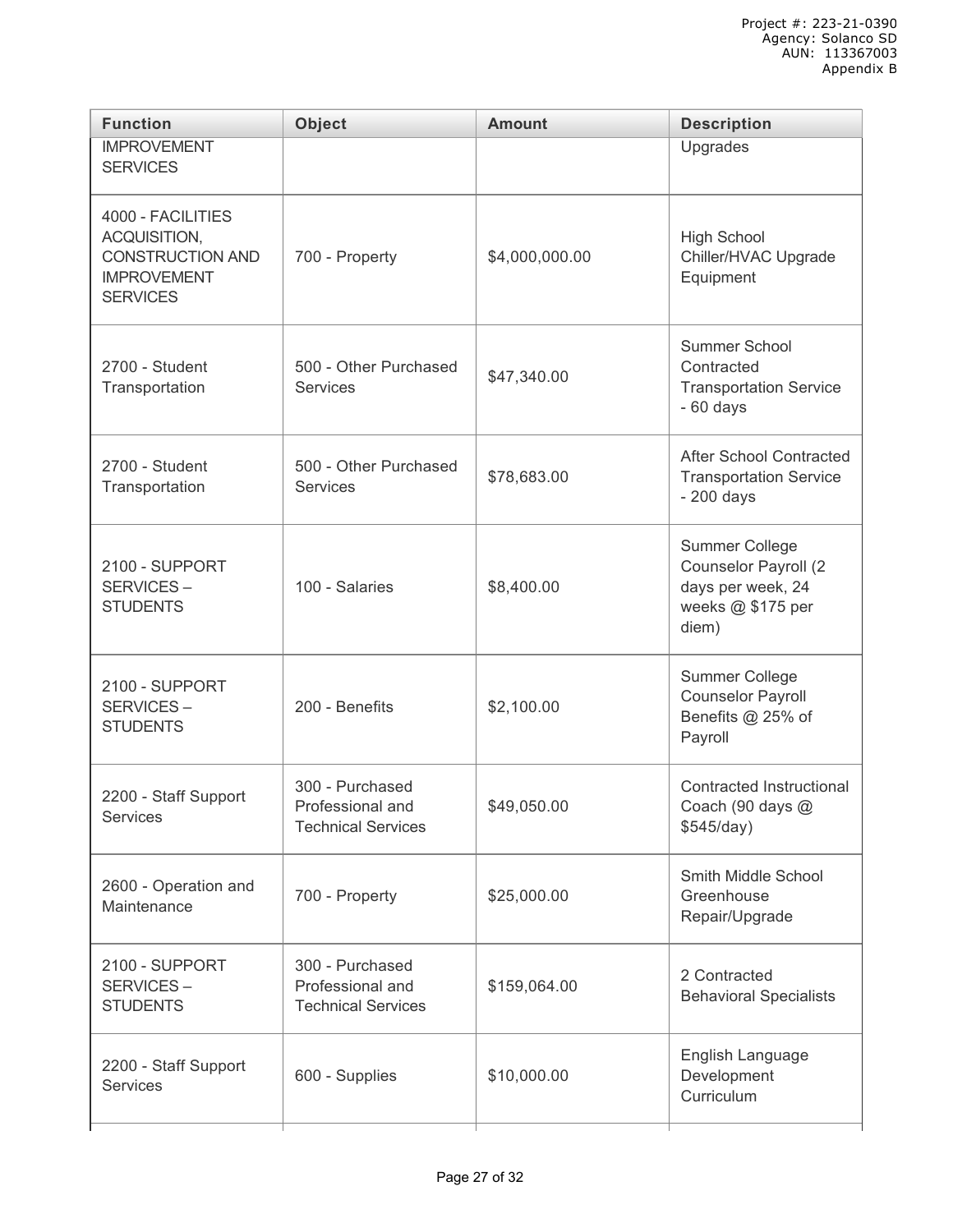| <b>Function</b>                         | <b>Object</b>                                                    | <b>Amount</b> | <b>Description</b>                                                                                             |
|-----------------------------------------|------------------------------------------------------------------|---------------|----------------------------------------------------------------------------------------------------------------|
| 2200 - Staff Support<br><b>Services</b> | 100 - Salaries                                                   | \$2,160.00    | <b>ELD Summer</b><br><b>Curriculum Writing</b><br>Payroll (\$36/hour x 30<br>hours x 2 staff)                  |
| 2200 - Staff Support<br><b>Services</b> | 200 - Benefits                                                   | \$540.00      | <b>ELD Summer</b><br><b>Curriculum Writing</b><br>Payroll Benefits @ 25%                                       |
| 2600 - Operation and<br>Maintenance     | 600 - Supplies                                                   | \$1,000.00    | <b>Elementary School</b><br>Nature Trail/Garden<br>Enhancements                                                |
| 2200 - Staff Support<br><b>Services</b> | 300 - Purchased<br>Professional and<br><b>Technical Services</b> | \$520.00      | <b>Food Exploration</b><br>Training                                                                            |
| 2200 - Staff Support<br><b>Services</b> | 300 - Purchased<br>Professional and<br><b>Technical Services</b> | \$4,000.00    | 2 VR Goggles Training<br>Sessions                                                                              |
| 2200 - Staff Support<br><b>Services</b> | 100 - Salaries                                                   | \$226,800.00  | Summer Curriculum<br>Writing Workshop<br>Payroll (21 days/\$36<br>hour, 6 hours per day,<br>50 staff)          |
| 2200 - Staff Support<br><b>Services</b> | 200 - Benefits                                                   | \$56,700.00   | Summer Curriculum<br>Writing Workshop<br>Payroll Benefits @ 25%<br>of payroll                                  |
| 2200 - Staff Support<br><b>Services</b> | 300 - Purchased<br>Professional and<br><b>Technical Services</b> | \$1,600.00    | <b>Contracted Curriculum</b><br><b>Writing Professional</b><br>Development - Eureka<br>Math (8 staff @ \$200)  |
| 2200 - Staff Support<br><b>Services</b> | 100 - Salaries                                                   | \$3,456.00    | <b>Curriculum Writing</b><br>Professional<br><b>Development Payroll</b><br>(\$36/hour x 12 hours x<br>8 staff) |
|                                         |                                                                  |               | <b>Curriculum Writing</b>                                                                                      |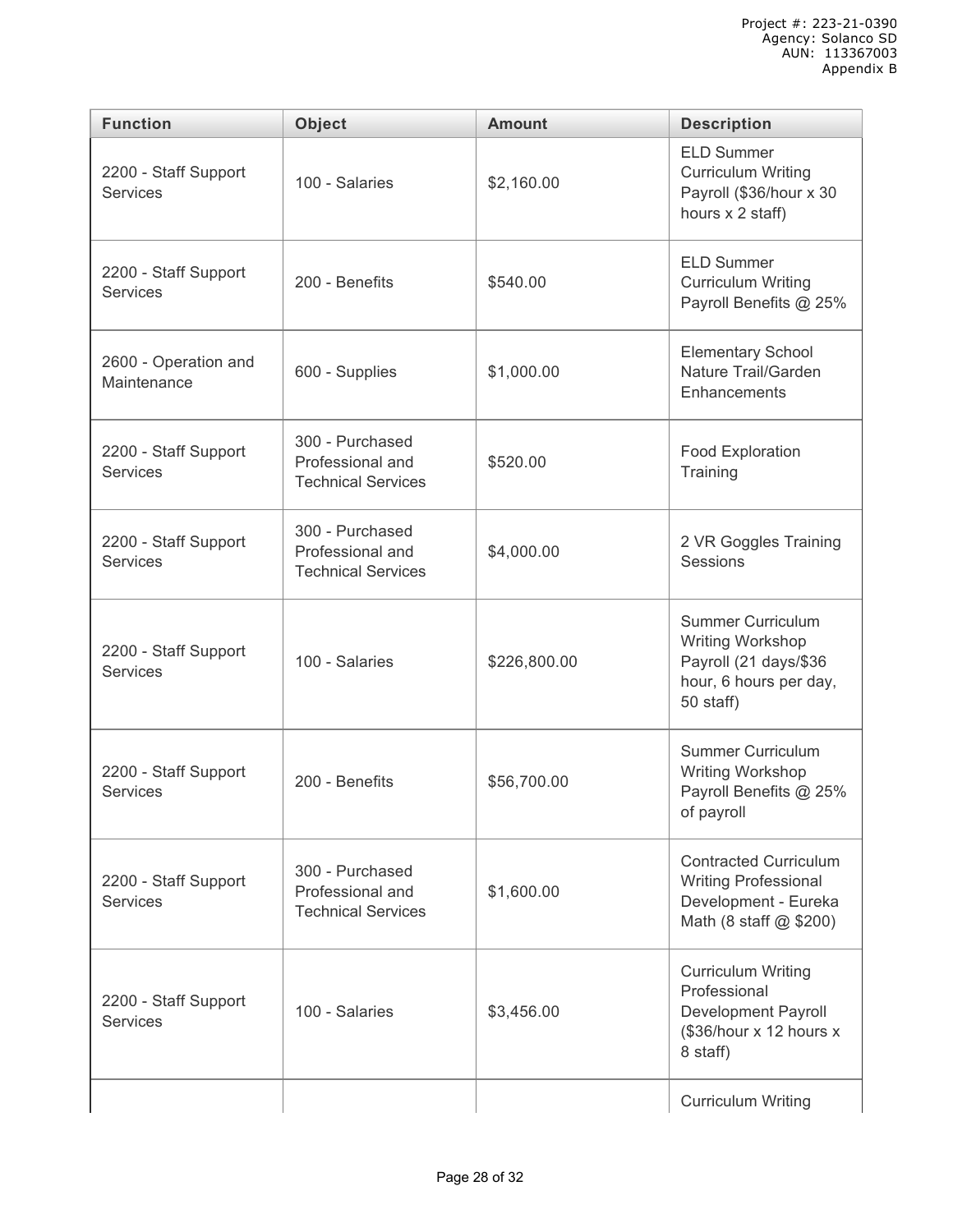| <b>Function</b>                                | <b>Object</b>  | <b>Amount</b>   | <b>Description</b>                                                                                   |  |
|------------------------------------------------|----------------|-----------------|------------------------------------------------------------------------------------------------------|--|
| 2200 - Staff Support<br><b>Services</b>        | 200 - Benefits | \$864.00        | Professional<br><b>Development Payroll</b><br>Benefits @ 25% of<br>payroll                           |  |
| 2200 - Staff Support<br><b>Services</b>        | 600 - Supplies | \$80,000.00     | <b>Curriculum Material</b><br>Math - 7th, 8th, 9th<br>grades                                         |  |
| 2100 - SUPPORT<br>SERVICES-<br><b>STUDENTS</b> | 600 - Supplies | \$1,900.00      | 5 Ipads for Behavioral<br>Specialists' Data<br>Collection w 4-Year<br>Apple Care @ \$380 per<br>unit |  |
| 2100 - SUPPORT<br>SERVICES-<br><b>STUDENTS</b> | 600 - Supplies | \$2,640.00      | 3 iPad Pros for<br><b>Behavioral Specialists</b><br>@ \$880 per unit                                 |  |
| 2600 - Operation and<br>Maintenance            | 700 - Property | \$30,000.00     | Swift Middle School<br>Cafeteria Tables and<br>Chairs                                                |  |
| 2000 - SUPPORT<br><b>SERVICES</b>              | 700 - Property | \$10,000.00     | Two Inclusive/Adaptive<br><b>Wheelchair Swings</b>                                                   |  |
|                                                |                | \$11,938,477.00 |                                                                                                      |  |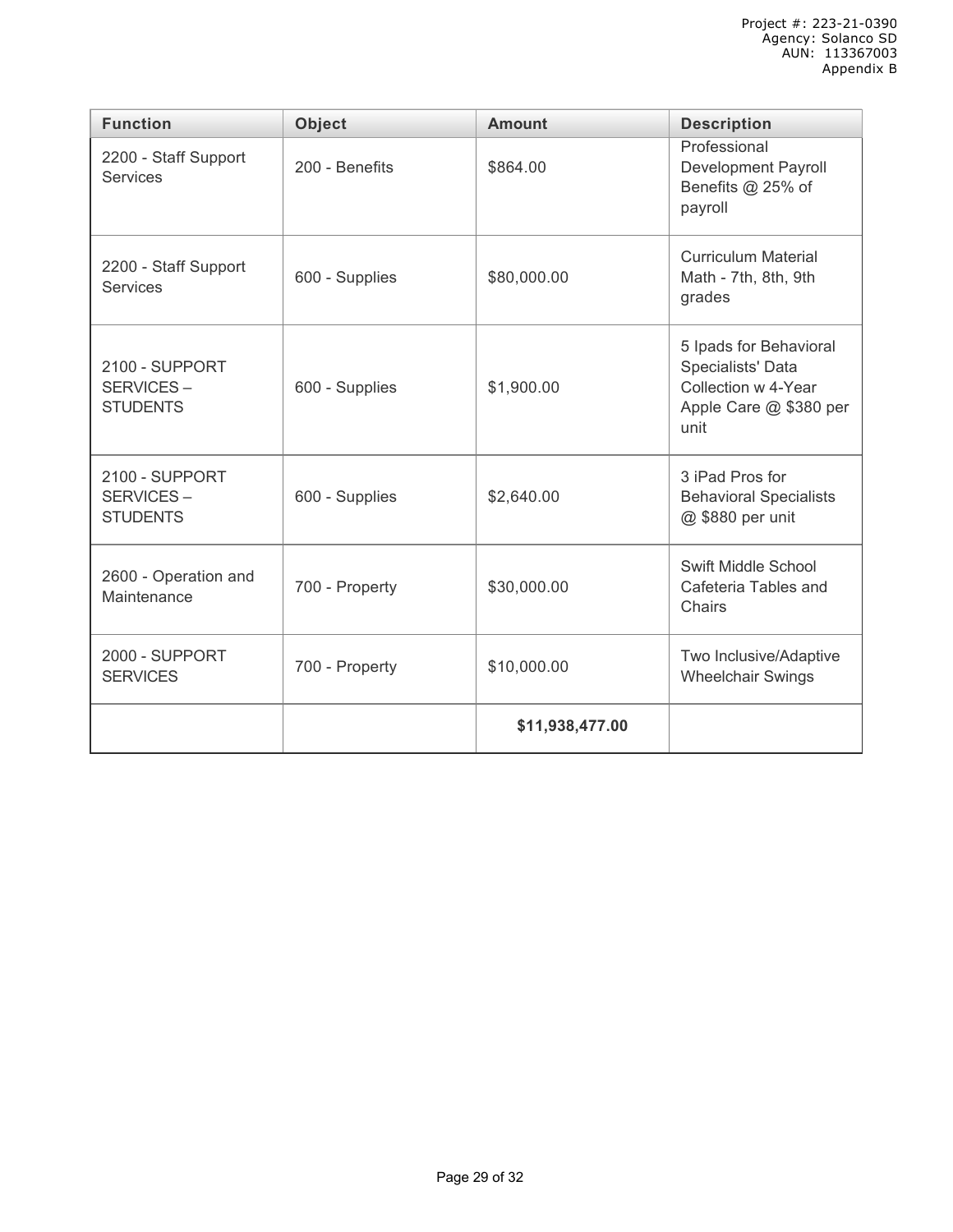# **Section: Budget - Budget Summary BUDGET SUMMARY**

|                                                                              | 100<br><b>Salaries</b> | 200<br><b>Benefits</b>   | 300<br><b>Purchased</b><br><b>Professional</b><br>and<br><b>Technical</b><br><b>Services</b> | 400<br><b>Purchased</b><br>Property<br><b>Services</b> | 500 Other<br><b>Purchased</b><br><b>Services</b> | 600<br><b>Supplies</b><br>800 Dues<br>and Fees | 700<br>Property | <b>Totals</b>  |
|------------------------------------------------------------------------------|------------------------|--------------------------|----------------------------------------------------------------------------------------------|--------------------------------------------------------|--------------------------------------------------|------------------------------------------------|-----------------|----------------|
| 1000 Instruction                                                             | \$203,183.00           | \$95,845.00              | \$101,160.00                                                                                 | \$0.00                                                 |                                                  | \$0.00 \$1,128,902.00                          | \$47,400.00     | \$1,576,490.00 |
| 1100 REGULAR<br><b>PROGRAMS-</b><br><b>ELEMENTARY/</b><br><b>SECONDARY</b>   | \$75,000.00            | \$37,500.00              | \$0.00                                                                                       | \$0.00                                                 | \$16,000.00                                      | \$0.00                                         | \$0.00          | \$128,500.00   |
| 1200 SPECIAL<br><b>PROGRAMS-</b><br><b>ELEMENTARY/</b><br><b>SECONDARY</b>   | \$0.00                 | \$0.00                   | \$0.00                                                                                       | \$0.00                                                 | \$0.00                                           | \$0.00                                         | \$0.00          | \$0.00         |
| 1300 CAREER<br><b>AND TECHNICAL</b><br><b>EDUCATION</b>                      | \$0.00                 | \$0.00                   | \$0.00                                                                                       | \$0.00                                                 | \$0.00                                           | \$0.00                                         | \$0.00          | \$0.00         |
| 1400 Other<br>Instructional<br>Programs-<br>Elementary /<br><b>Secondary</b> | \$187,085.00           | \$46,771.00              | \$0.00                                                                                       | \$0.00                                                 | \$9,669.00                                       | \$79,000.00                                    | \$0.00          | \$322,525.00   |
| 1600 * ADULT<br><b>EDUCATION</b><br><b>PROGRAMS</b>                          | \$0.00                 | \$0.00                   | \$0.00                                                                                       | \$0.00                                                 | \$0.00                                           | \$0.00                                         | \$0.00          | \$0.00         |
| 1700 Higher<br><b>Education</b><br><b>Programs</b>                           | \$0.00                 | \$0.00                   | \$0.00                                                                                       | \$0.00                                                 | \$6,000.00                                       | \$0.00                                         | \$0.00          | \$6,000.00     |
| 1800 Pre-K                                                                   | \$0.00                 | \$0.00                   | \$0.00                                                                                       | \$0.00                                                 | \$0.00                                           | \$0.00                                         | \$0.00          | \$0.00         |
| 2000 SUPPORT<br><b>SERVICES</b>                                              | \$0.00                 | \$5,000.00               | \$0.00                                                                                       | \$0.00                                                 | \$0.00                                           | \$0.00                                         | \$10,000.00     | \$15,000.00    |
| 2100 SUPPORT<br><b>SERVICES -</b><br><b>STUDENTS</b>                         | \$8,400.00             | \$2,100.00               | \$464,064.00                                                                                 | \$0.00                                                 | \$0.00                                           | \$4,540.00                                     | \$0.00          | \$479,104.00   |
| <b>2200 Staff</b><br>Support<br><b>Services</b>                              |                        | \$232,416.00 \$58,104.00 | \$55,170.00                                                                                  | \$0.00                                                 | \$0.00                                           | \$90,000.00                                    | \$0.00          | \$435,690.00   |
| 2300 SUPPORT<br><b>SERVICES -</b>                                            | \$0.00                 | \$0.00                   | \$0.00                                                                                       | \$0.00                                                 | \$0.00                                           | \$0.00                                         | \$0.00          | \$0.00         |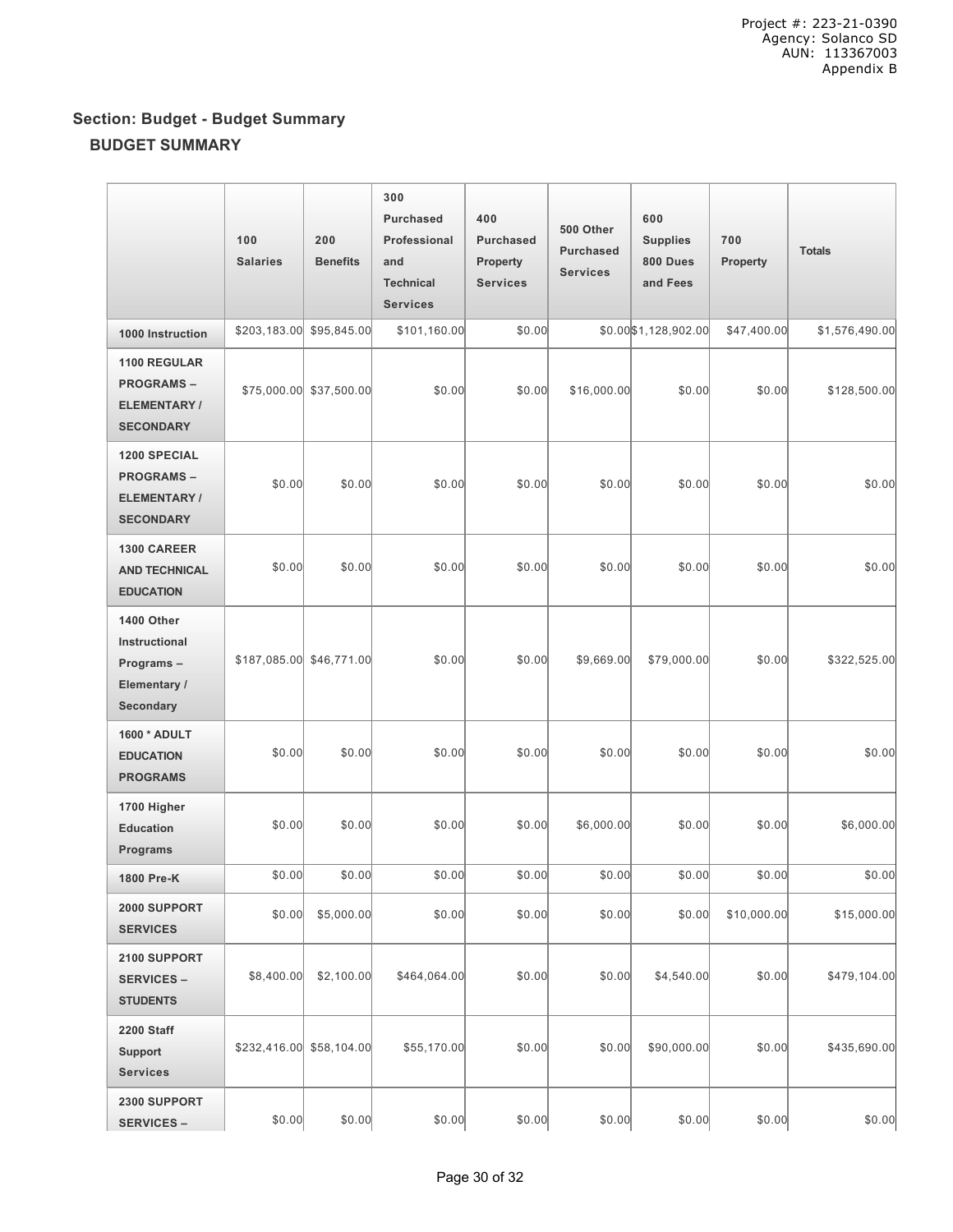|                                                                                                                             | 100<br><b>Salaries</b>      | 200<br><b>Benefits</b>    | 300<br><b>Purchased</b><br>Professional<br>and<br><b>Technical</b><br><b>Services</b> | 400<br><b>Purchased</b><br><b>Property</b><br><b>Services</b> | 500 Other<br><b>Purchased</b><br><b>Services</b> | 600<br><b>Supplies</b><br>800 Dues<br>and Fees  | 700<br>Property       | <b>Totals</b>   |
|-----------------------------------------------------------------------------------------------------------------------------|-----------------------------|---------------------------|---------------------------------------------------------------------------------------|---------------------------------------------------------------|--------------------------------------------------|-------------------------------------------------|-----------------------|-----------------|
| <b>ADMINISTRATION</b>                                                                                                       |                             |                           |                                                                                       |                                                               |                                                  |                                                 |                       |                 |
| 2400 Health<br>Support<br><b>Services</b>                                                                                   | \$0.00                      | \$0.00                    | \$0.00                                                                                | \$0.00                                                        | \$0.00                                           | \$0.00                                          | \$0.00                | \$0.00          |
| 2500 Business<br><b>Support</b><br><b>Services</b>                                                                          | \$101,920.00                | \$50,960.00               | \$0.00                                                                                | \$0.00                                                        | \$0.00                                           | \$0.00                                          | \$0.00                | \$152,880.00    |
| 2600 Operation<br>and Maintenance                                                                                           |                             | \$200,000.00 \$100,000.00 | \$0.00                                                                                | \$0.00                                                        | \$0.00                                           | \$73,844.00                                     | \$174,752.00          | \$548,596.00    |
| 2700 Student<br>Transportation                                                                                              | \$0.00                      | \$0.00                    | \$0.00                                                                                | \$0.00                                                        | \$126,023.00                                     | \$0.00                                          | \$0.00                | \$126,023.00    |
| 2800 Central<br>Support<br><b>Services</b>                                                                                  |                             | \$250,000.00 \$125,000.00 | \$65,000.00                                                                           | \$0.00                                                        | \$7,500.00                                       | \$30,684.00                                     | \$0.00                | \$478,184.00    |
| 3000<br><b>OPERATION OF</b><br>NON-<br><b>INSTRUCTIONAL</b><br><b>SERVICES</b>                                              | \$0.00                      | \$0.00                    | \$0.00                                                                                | \$0.00                                                        | \$0.00                                           | \$0.00                                          | \$0.00                | \$0.00          |
| <b>3100 Food</b><br><b>Services</b>                                                                                         | \$0.00                      | \$0.00                    | \$0.00                                                                                | \$0.00                                                        | \$0.00                                           | \$13,000.00                                     | \$0.00                | \$13,000.00     |
| 3200 Student<br><b>Activities</b>                                                                                           | \$0.00                      | \$0.00                    | \$0.00                                                                                | \$0.00                                                        | \$0.00                                           | \$0.00                                          | \$0.00                | \$0.00          |
| 3300 Community<br><b>Services</b>                                                                                           | \$0.00                      | \$0.00                    | \$0.00                                                                                | \$0.00                                                        | \$0.00                                           | \$0.00                                          | \$0.00                | \$0.00          |
| <b>4000 FACILITIES</b><br><b>ACQUISITION,</b><br><b>CONSTRUCTION</b><br><b>AND</b><br><b>IMPROVEMENT</b><br><b>SERVICES</b> | \$0.00                      | \$0.00                    | \$0.00                                                                                | \$0.00                                                        | \$0.00                                           |                                                 | \$0.00 \$9,690,000.00 | \$9,690,000.00  |
|                                                                                                                             | \$1,258,004.00 \$521,280.00 |                           | \$685,394.00                                                                          | \$0.00                                                        |                                                  | $$165, 192.00$ $$1, 419, 970.00$ \$9,922,152.00 |                       | \$13,971,992.00 |
|                                                                                                                             |                             |                           |                                                                                       | Approved Indirect Cost/Operational Rate: 0.0000               |                                                  |                                                 |                       | \$0.00          |
|                                                                                                                             |                             |                           |                                                                                       | Final                                                         |                                                  |                                                 |                       | \$13,971,992.00 |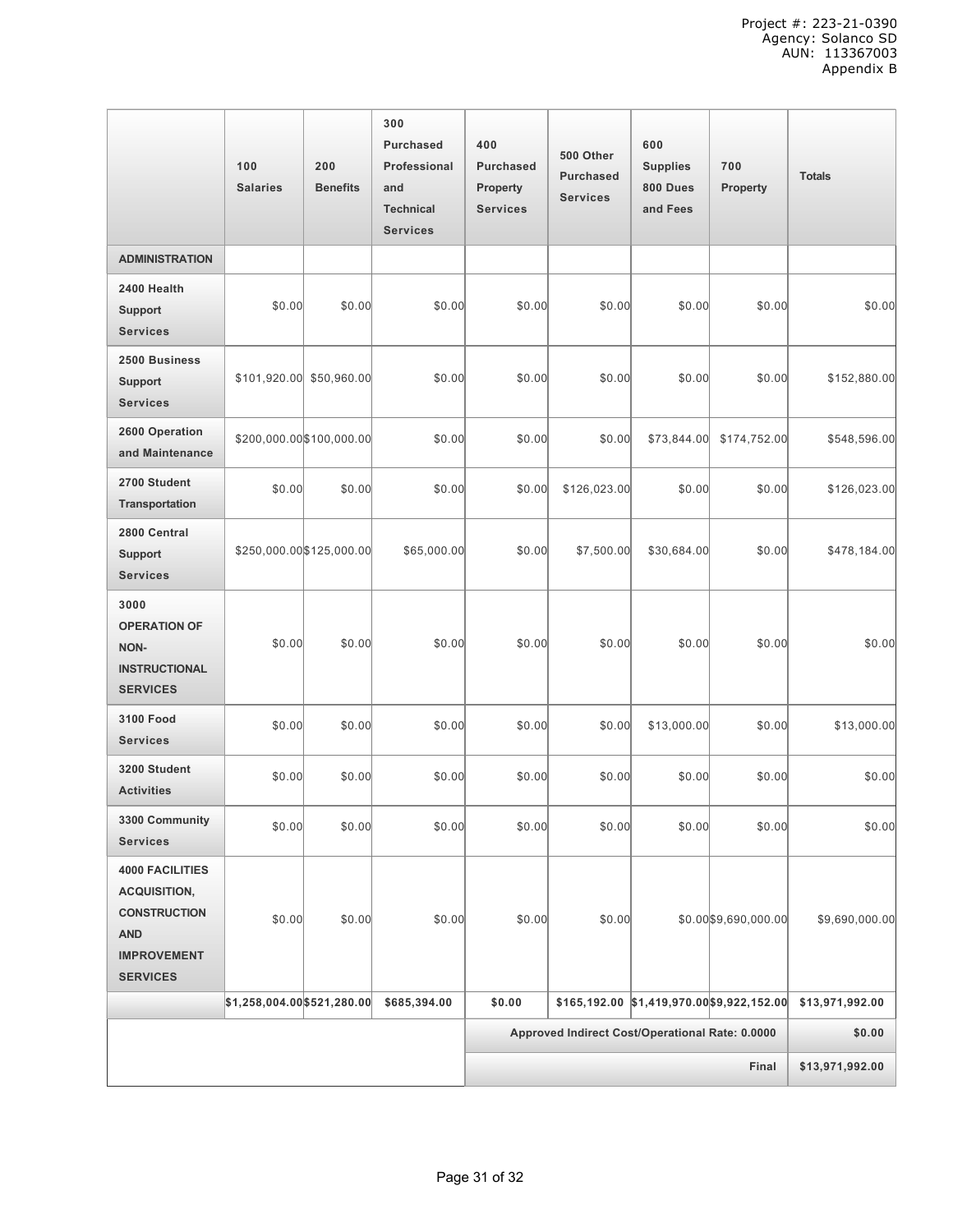Project #: 223-21-0390 Agency: Solanco SD AUN: 113367003 Appendix B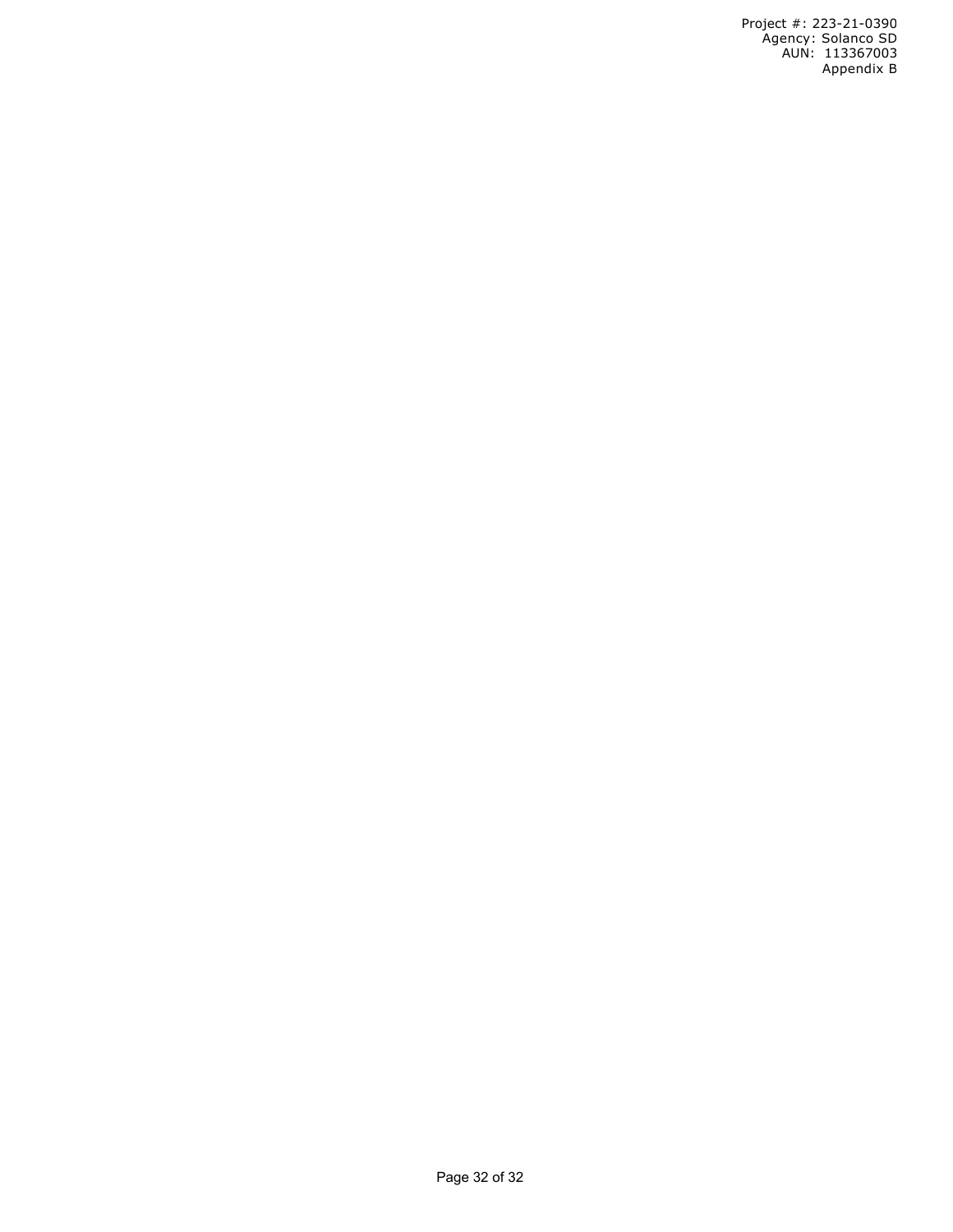## **Payment Terms, Responsibilities and Contact Information**

1. **PROJECT OFFICER:** The person designated to act for the Commonwealth in managing this contract is:

Susan McCrone smccrone@pa.gov

717-783-2193

## 2. **TERMS OF PAYMENT:**

- a. All grants are placed on a system of scheduled payments to provide operating funds during the period of the Agreement. Monthly payments are determined by dividing the approved amount by the number of months during the term of the Agreement. Payments will be initiated by the Comptroller's Office after arrival of each fully executed Agreement.
- b. Grantee shall implement a cash management system that will ensure that only the minimum amount of cash required to effectively operate the program is requested and/or kept on hand. Failure to implement and maintain such a system can result in the Grantee being suspended until an adequate cash management system has been implemented.
- c. During the life of this Agreement, unless otherwise provided in Program Guidelines, Grantee shall submit the following financial reports to the Comptroller's Office or the Department:
	- 1. Reconciliation of Cash on Hand Quarterly Report PDE Form No. 2030, and
	- 2. Final Expenditure Report.
- d. Grantee will conform to all policies and guidelines cited in the Department's individual program Policies and Procedures and/or instructions associated with the Reconciliation of Cash on Hand Quarterly Report, and Final Expenditure Report concerning the financial reports described in Paragraph 2(c), above.
- e. The Department reserves the right to disapprove any expenditures by the Grantee that are not in accordance with this Agreement.

## 3. **REPORTING:**

Grantee shall submit any required program and or fiscal reports that are designated by the Department and/or federal awarding agencies for the purpose of determining program outcomes and compliance. Due dates and reporting requirements will be announced by the Department.

Any unexpended funds remaining at the end of the grant period must be returned to the Department of Education.

# 4. **FUNDING LEVEL: THE TOTAL COST TO THE COMMONWEALTH UNDER THIS AGREEMENT SHALL NOT EXCEED THE AMOUNT SET FORTH IN THE AGREEMENT.**

Payment of that amount is contingent upon the availability of Program funds and appropriations sufficient to pay the total costs. Any funds provided to the Grantee under this Agreement may only be used in accordance with this Agreement.

a. **FUNDING INCREASE** – If the Commonwealth determines that additional Federal or State program funds are available for use under this Agreement, the Commonwealth may at its sole discretion increase the approved program cost. Such increases will be made in accordance with paragraph 5 ("Funding Adjustments").